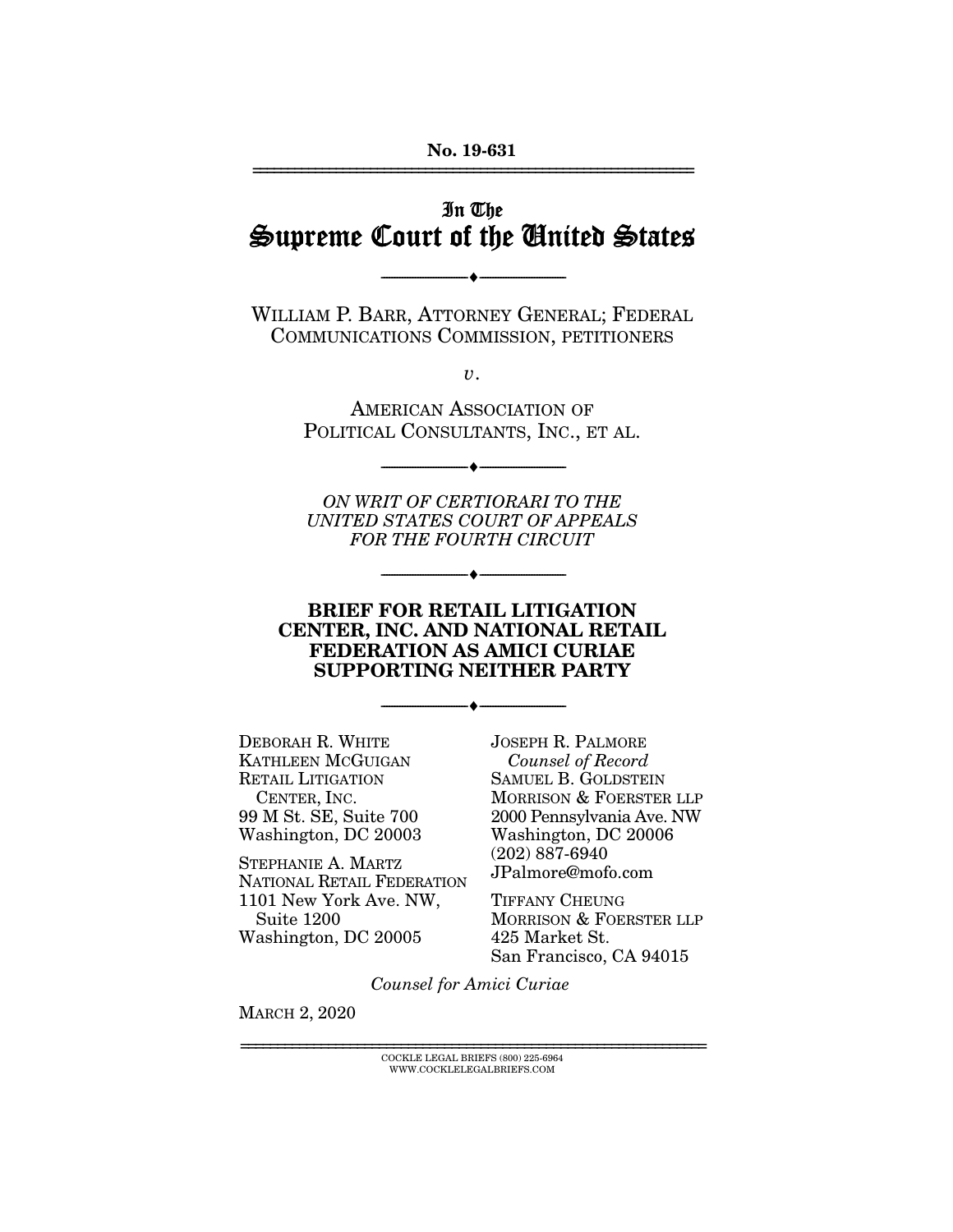## TABLE OF CONTENTS

| INTEREST OF AMICI CURIAE                                                   | 1  |
|----------------------------------------------------------------------------|----|
| INTRODUCTION AND SUMMARY OF ARGU-                                          | 4  |
|                                                                            | 6  |
| THE TCPA CREATES SIGNIFICANT<br>L.<br>UNCERTAINTY FOR RETAILERS AND        | 6  |
| A. Businesses Lack Clarity On The Scope<br>Of The ATDS Definition          | 6  |
| B. The Consent Exception Does Not Reli-                                    | 9  |
| C. The FCC Has Failed To Provide Clear<br>And Pragmatic Guidance For Busi- | 11 |
| THE TCPA GENERATES ABUSIVE AND<br>II.<br>COUNTERPRODUCTIVE LITIGATION      | 13 |
| THE TCPA DISCOURAGES COMMUNI-<br>III.<br>CATIONS CONSUMERS WANT            | 18 |
|                                                                            | 23 |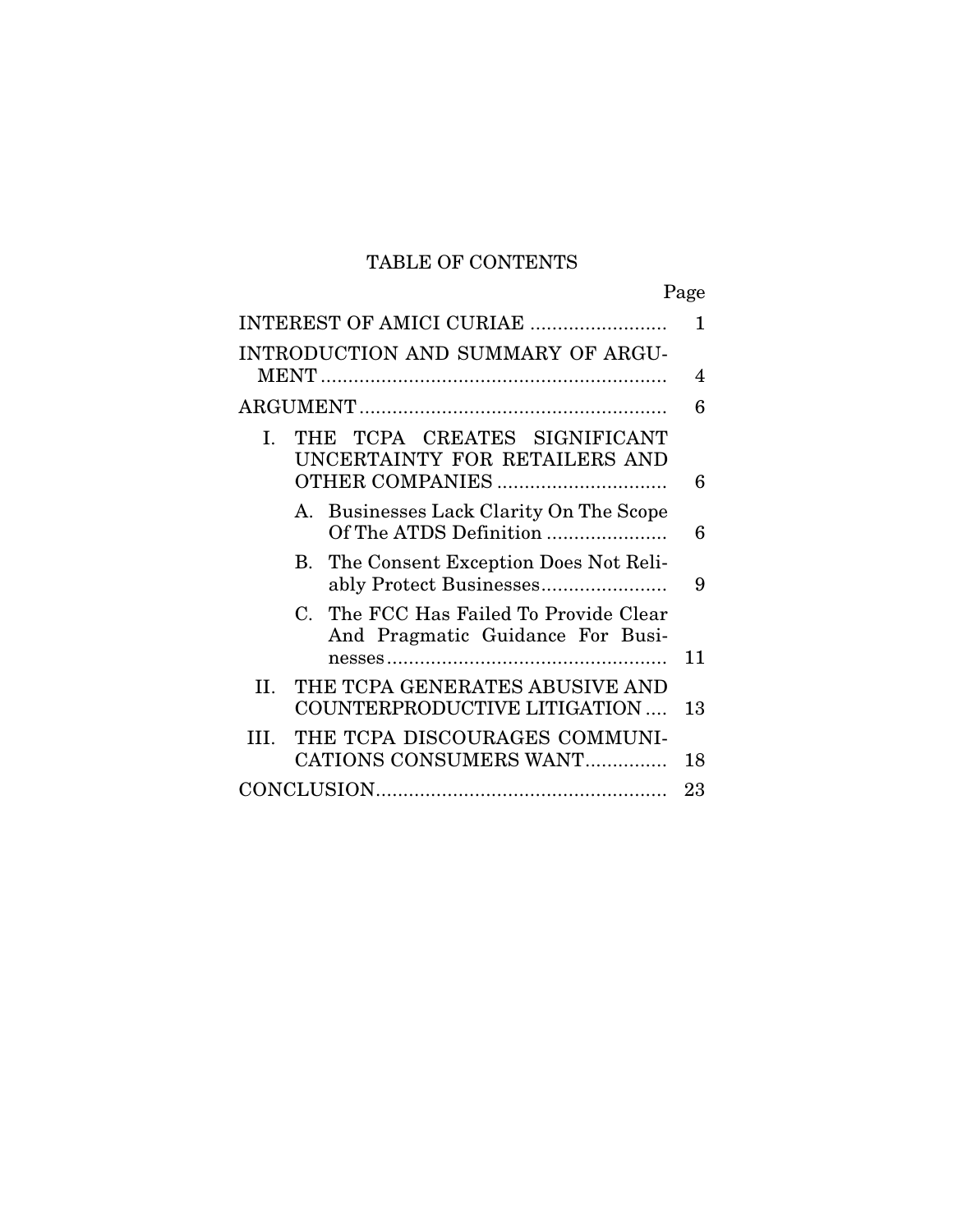# TABLE OF AUTHORITIES

| ◟<br>۰.<br>A | ч<br>∽ |
|--------------|--------|
| ים הי        |        |

| $ACA$ $Int'l$ v. $FCC$ ,                                                   |
|----------------------------------------------------------------------------|
| AT&T Mobility LLC v. Concepcion,                                           |
| Blow v. Bijora, Inc.,                                                      |
| Bridgeview Health Care Ctr., Ltd. v. Clark,                                |
| Brodsky v. HumanaDental Ins. Co.,                                          |
| C-Mart, Inc. v. Metro. Life Ins. Co.,<br>No. 13-cv-80561, 2014 WL 12300313 |
| Campbell-Ewald Co. v. Gomez,                                               |
| Dominguez v. Yahoo, Inc.,                                                  |
| Duguid v. Facebook, Inc.,                                                  |
| Emanuel v. Los Angeles Lakers, Inc.,<br>No. 12-cv-9936, 2013 WL 1719035    |
| <i>Epps v. Earth Fare, Inc.,</i><br>No. 16-cv-8221, 2017 WL 1424637        |
| Gadelhak v. AT&T Servs., Inc.,<br>F.3d __, No. 19-1738, 2020 WL 808270     |
|                                                                            |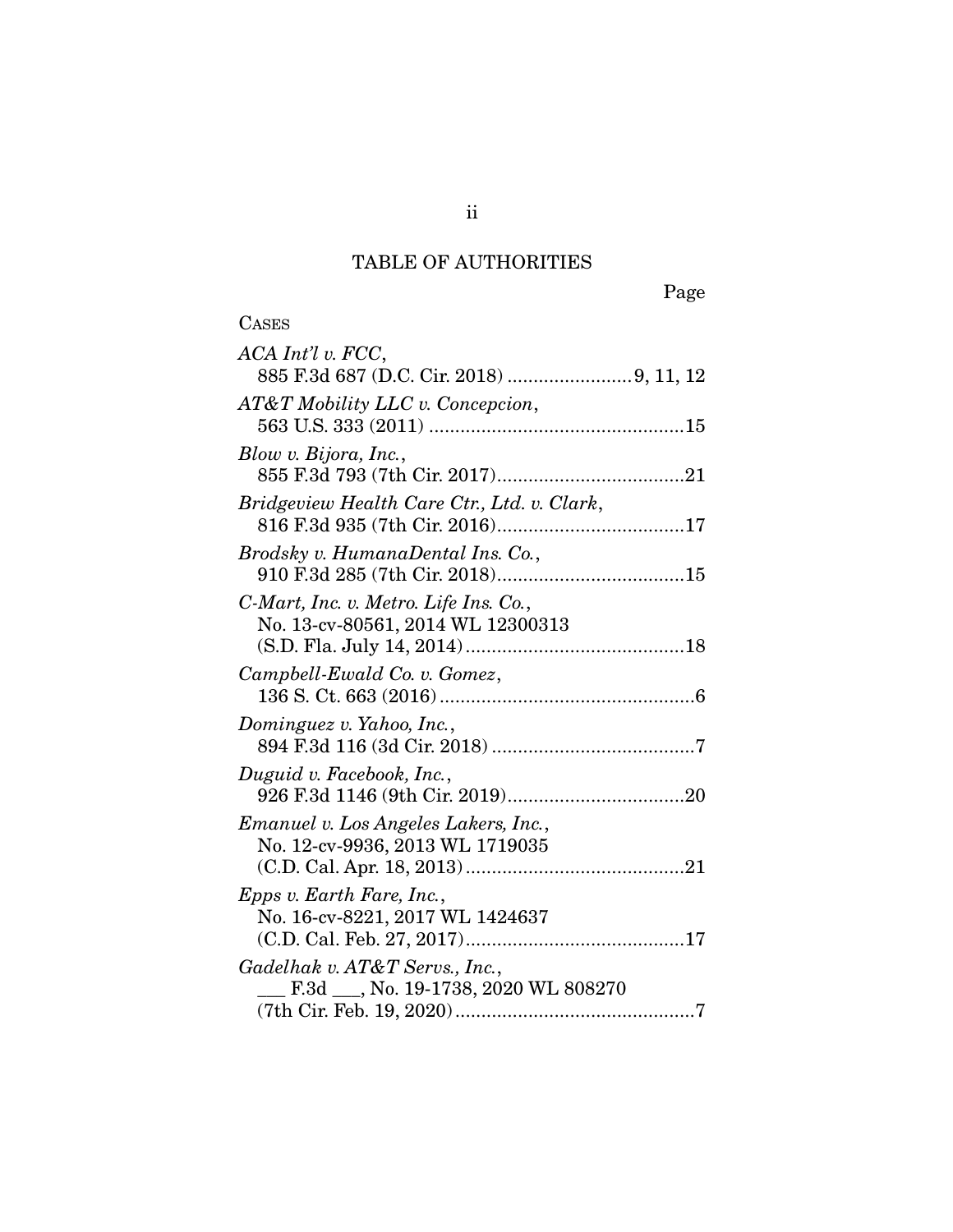| Page                                                                           |
|--------------------------------------------------------------------------------|
| Glasser v. Hilton Grand Vacations Co., LLC,                                    |
| Gragg v. Orange Cab Co.,<br>995 F. Supp. 2d 1189 (W.D. Wash. 2014) 21          |
| Kinder v. Allied Interstate, Inc.,<br>No. E047086, 2010 WL 2993958             |
| Kolinek v. Walgreen Co.,                                                       |
| Lindenbaum v. CVS Health Corp.,<br>No. 17-cv-1863, 2018 WL 501307              |
| Illinois ex rel. Madigan v.<br>Telemarketing Assocs., Inc.,                    |
| Marks v. Crunch San Diego, LLC,                                                |
| Morris v. UnitedHealthcare Ins. Co.,<br>No. 15-cv-638, 2016 WL 7115973         |
| Sorrell v. IMS Health Inc.,                                                    |
| Stoops v. Wells Fargo Bank, N.A.,<br>197 F. Supp. 3d 782 (W.D. Pa. 2016)10, 17 |
| Ward v. Rock Against Racism,<br>19<br>491 JIS 781 (1989)                       |

491 U.S. 781 (1989) ................................................. 19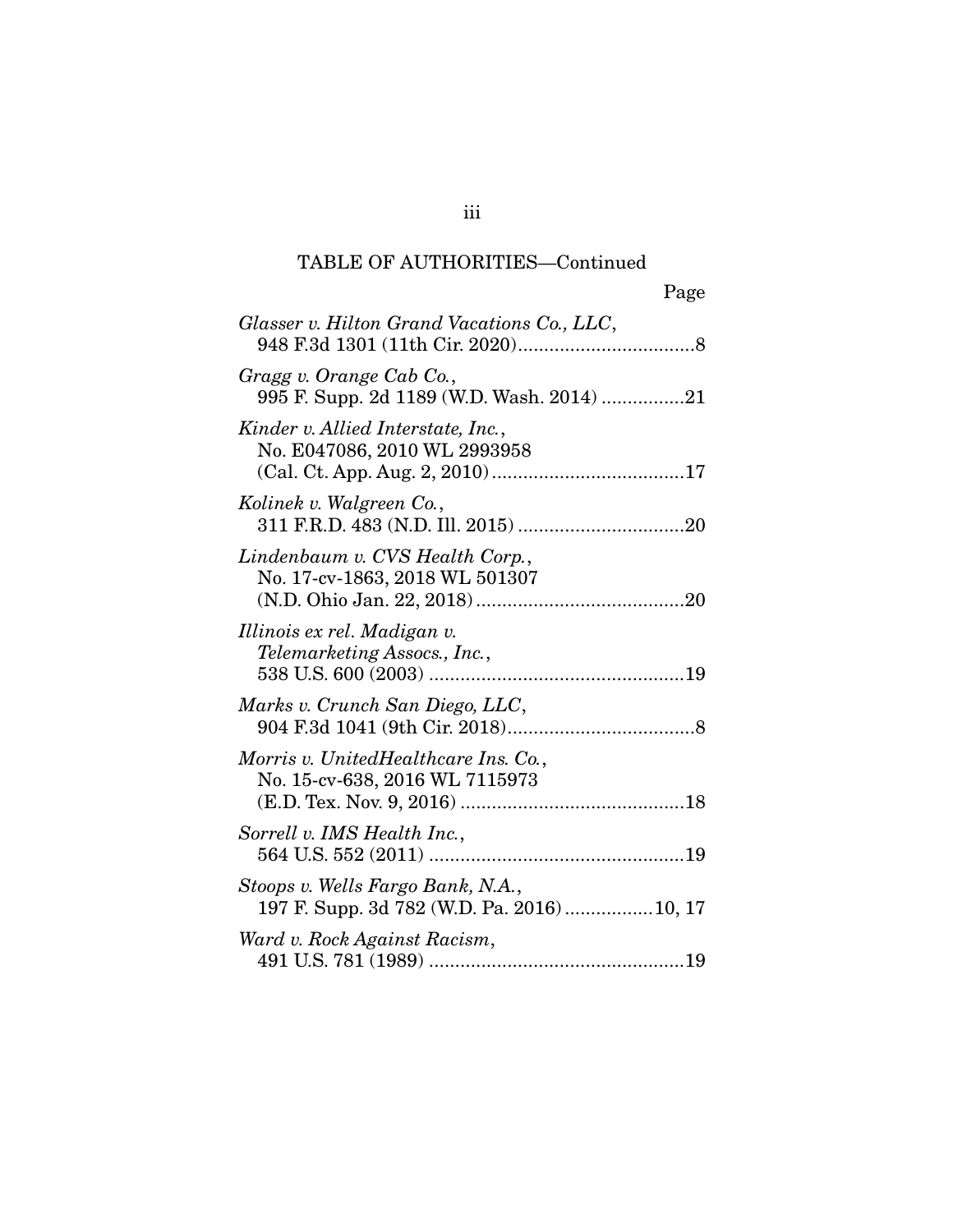| <b>STATUTES</b>                                                                                                                                                                                                         |
|-------------------------------------------------------------------------------------------------------------------------------------------------------------------------------------------------------------------------|
|                                                                                                                                                                                                                         |
|                                                                                                                                                                                                                         |
|                                                                                                                                                                                                                         |
|                                                                                                                                                                                                                         |
| Telephone Consumer Protection Act of 1991,                                                                                                                                                                              |
| <b>OTHER AUTHORITIES</b>                                                                                                                                                                                                |
|                                                                                                                                                                                                                         |
| Alexis Kramer, Facebook Robocall 4 Case Gives<br>Justices Shot to Define Autodialer, Bloomberg                                                                                                                          |
| Comments of the Retail Industry Leaders Asso-<br>ciation, CG Docket No. 02-278 (FCC June 13,<br>2018), https://ecfsapi.fcc.gov/file/10614232873363/<br>RILA%20TCPA%20Comments.pdf13                                     |
| Comments of the National Retail Federation,<br>CG Docket No. 17-59 (FCC June 7, 2018),<br>https://ecfsapi.fcc.gov/file/10608633820337/NRF<br>%20Comments%20to%20FCC%20NPRM%20<br>on%20TCPA%20(Reassigned%20Numbers)%20- |
|                                                                                                                                                                                                                         |

iv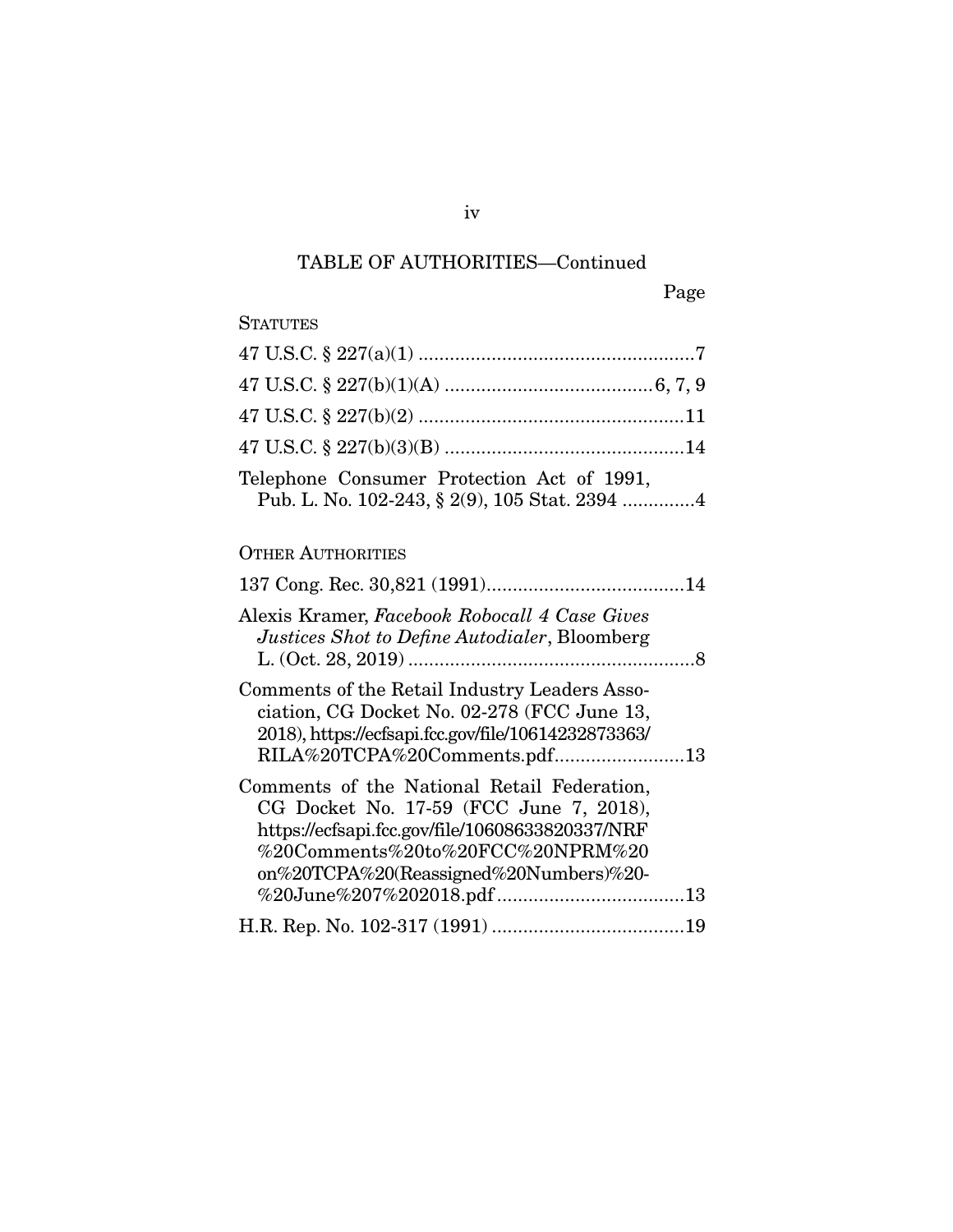|                                                                                                                                                                                                                                                                                               | Page |
|-----------------------------------------------------------------------------------------------------------------------------------------------------------------------------------------------------------------------------------------------------------------------------------------------|------|
| Interpretation of the Telephone Consumer Pro-<br>tection Act in Light of the D.C. Circuit's ACA<br>International Decision, 33 FCC Rcd. 4864<br>$(2018)$                                                                                                                                       | 13   |
| Interpretation of the Telephone Consumer Pro-<br>tection Act in Light of the Ninth Circuit's<br>Marks v. Crunch San Diego, LLC Decision, CG<br>Docket No. 02-278, 2018 WL 4801356 (FCC                                                                                                        |      |
| Jessica Karmasek, Filing TCPA Lawsuits: Tt's<br>What I Do,' Says Professional Plaintiff with<br>35 Cell Phones, Forbes (Aug. 25, 2016),<br>https://www.forbes.com/sites/legalnewsline/<br>2016/08/25/filing-tcpa-lawsuits-its-what-i-do-<br>says-professionalplaintiff-with-35-cell-phones 10 |      |
| Justin (Gus) Hurwitz, Telemarketing, Tech-<br>nology, and the Regulation of Private Speech:<br>First Amendment Lessons from the FCC's<br>TCPA Rules, 84 Brook. L. Rev. 1 (2018)19                                                                                                             |      |
| Letter from Abercrombie & Fitch Co., CG<br>Docket No. 02-278 (FCC May 13, 2015)                                                                                                                                                                                                               | 22   |
| O'Rielly, Comm'r, FCC, Remarks Before the<br>ACA International Washington Insights Con-<br>ference (May 16, 2019), https://docs.fcc.gov/<br>public/attachments/DOC-357496A1.pdf15, 22                                                                                                         |      |
| Petition of SUMOTEXT Corp. for Expedited<br>Clarification or, in the Alternative, Declara-<br>tory Ruling, CG Docket No. 02-278 (FCC Sept.<br>$3\,2015$<br>15 17                                                                                                                              |      |

3, 2015) .............................................................. 15, 17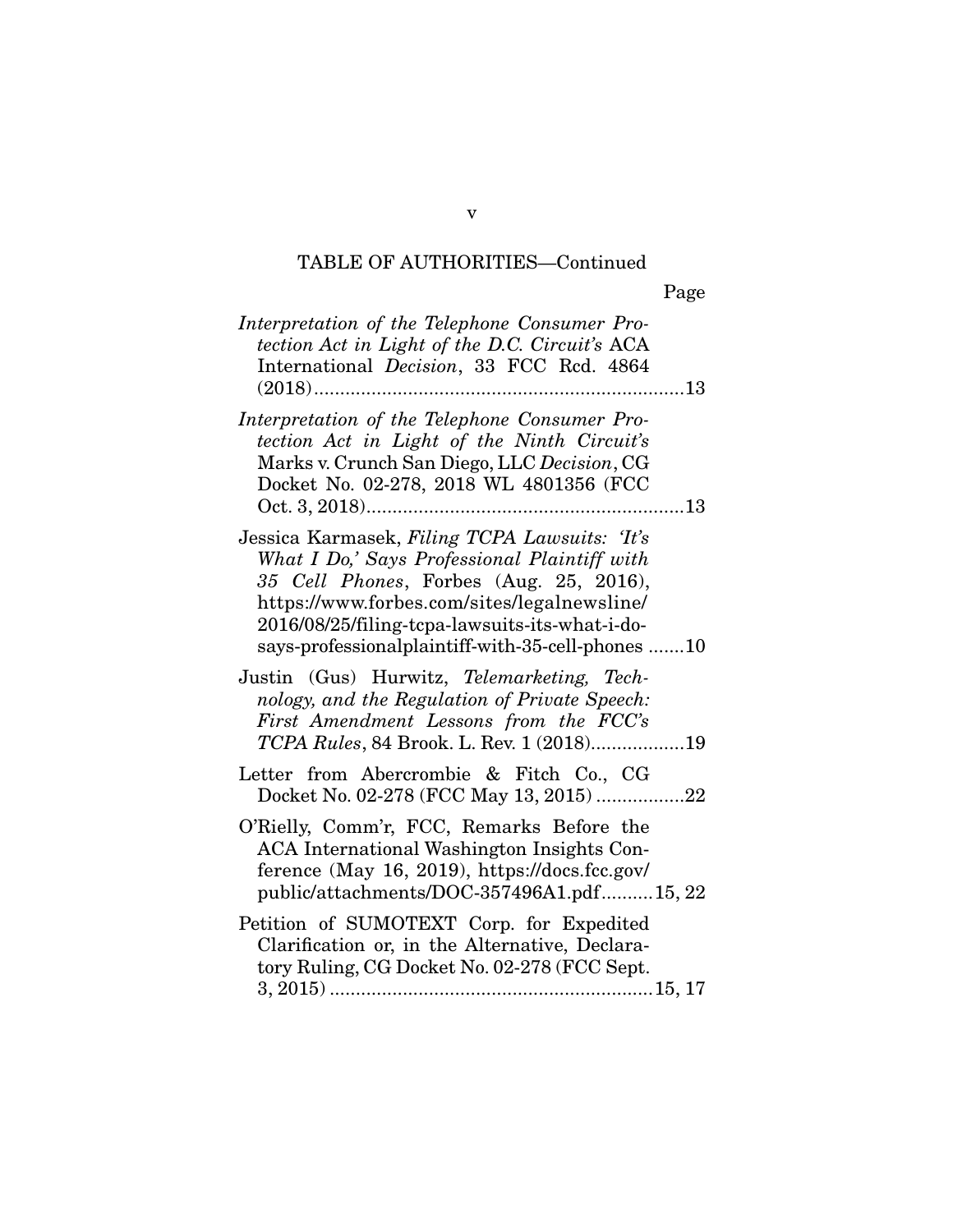| phone Consumer Protection Act of 1991, 30<br>FCC Rcd. 7961 (2015) 6, 7, 9, 10, 12, 14, 19, 22<br>to Regulatory Hell: How the TCPA Went from<br>Consumer Protection Statute to Litigation Night-<br>mare, 2018 U. Ill. J.L. Tech. & Pol'y 313  15, 16<br>TCPA Litigation Skyrockets Since 2007;<br>Almost Doubles Since 2013 (Feb. 5, 2016),<br>https://www.instituteforlegalreform.com/resource/<br>analysis-tcpa-litigation-skyrockets-since-2007-<br>Juggernaut of TCPA Litigation: The Problems<br>with Uncapped Statutory Damages (Oct. 2013),<br>https://www.instituteforlegalreform.com/uploads/<br>sites/1/TheJuggernautofTCPALit_WEB.PDF16<br>tion Sprawl: A Study of the Sources and Targets<br>of Recent TCPA Lawsuits (Aug. 2017)  15, 16, 17, 20<br>Down, FCRA & TCPA $Up$ (Jan. 24, 2017),<br>https://webrecon.com/2016-year-in-review-fdcpa- |                                                   |  |
|------------------------------------------------------------------------------------------------------------------------------------------------------------------------------------------------------------------------------------------------------------------------------------------------------------------------------------------------------------------------------------------------------------------------------------------------------------------------------------------------------------------------------------------------------------------------------------------------------------------------------------------------------------------------------------------------------------------------------------------------------------------------------------------------------------------------------------------------------------|---------------------------------------------------|--|
|                                                                                                                                                                                                                                                                                                                                                                                                                                                                                                                                                                                                                                                                                                                                                                                                                                                            | Rules & Regulations Implementing the Tele-        |  |
|                                                                                                                                                                                                                                                                                                                                                                                                                                                                                                                                                                                                                                                                                                                                                                                                                                                            | Stuart L. Pardau, Good Intentions and the Road    |  |
|                                                                                                                                                                                                                                                                                                                                                                                                                                                                                                                                                                                                                                                                                                                                                                                                                                                            | U.S. Chamber Inst. for Legal Reform, Analysis:    |  |
|                                                                                                                                                                                                                                                                                                                                                                                                                                                                                                                                                                                                                                                                                                                                                                                                                                                            | U.S. Chamber Inst. for Legal Reform, The          |  |
|                                                                                                                                                                                                                                                                                                                                                                                                                                                                                                                                                                                                                                                                                                                                                                                                                                                            | U.S. Chamber Inst. for Legal Reform, TCPA Litiga- |  |
|                                                                                                                                                                                                                                                                                                                                                                                                                                                                                                                                                                                                                                                                                                                                                                                                                                                            | WebRecon LLC, 2016 Year in Review: FDCPA          |  |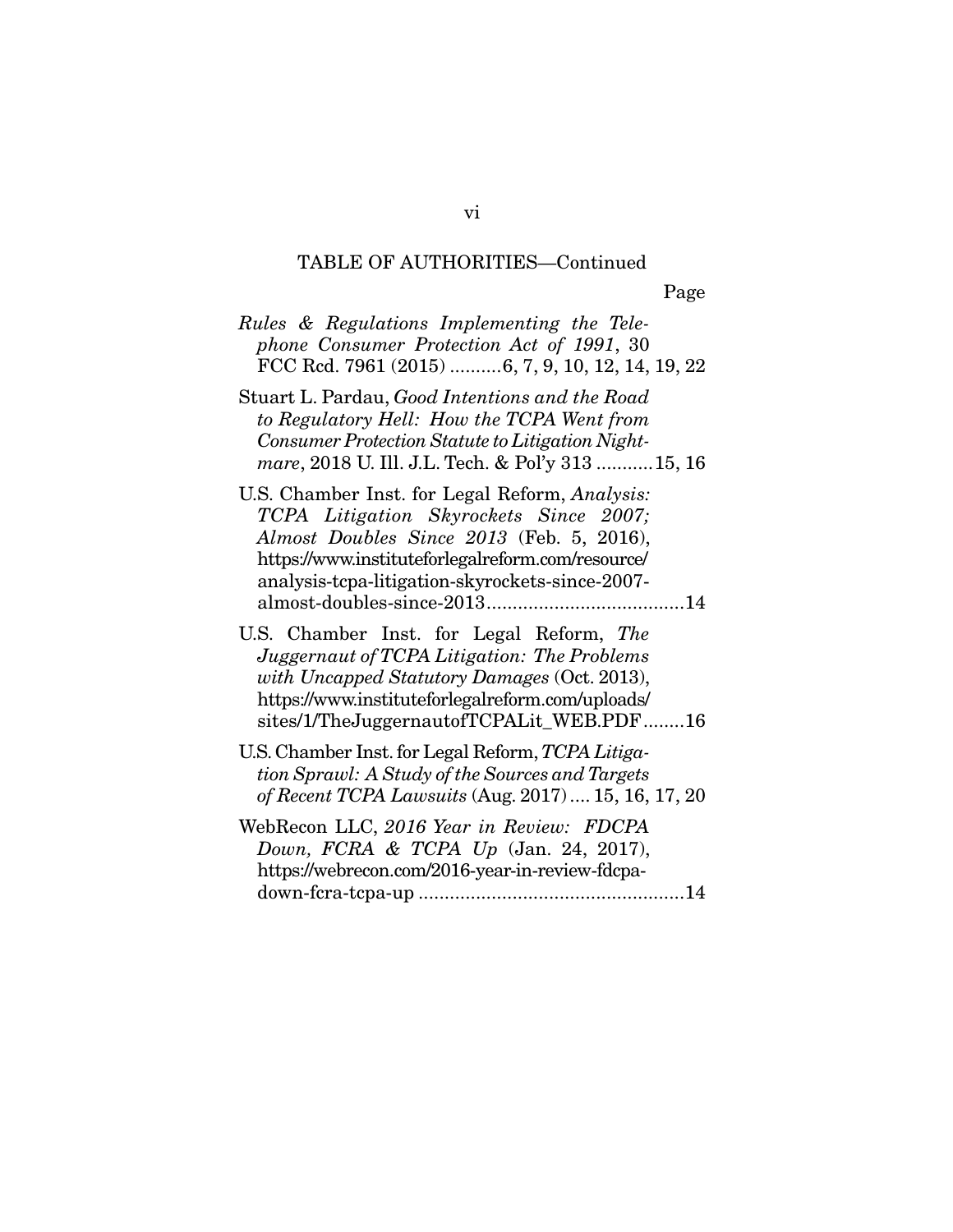### **BRIEF FOR RETAIL LITIGATION CENTER, INC. AND NATIONAL RETAIL FEDERATION AS AMICI CURIAE SUPPORTING NEITHER PARTY**

The Retail Litigation Center, Inc. and the National<br>Retail Federation respectfully submit this brief as  $R_{\text{F}}$   $\sim$   $R_{\text{F}}$   $\sim$   $R_{\text{F}}$  and  $\sim$   $R_{\text{F}}$  as  $\sim$   $R_{\text{F}}$  as  $\sim$   $R_{\text{F}}$  as  $\sim$   $R_{\text{F}}$  as  $\sim$   $R_{\text{F}}$  and  $\sim$   $R_{\text{F}}$  and  $\sim$   $R_{\text{F}}$  and  $\sim$   $R_{\text{F}}$  and  $\sim$   $R_{\text{F}}$  and  $\sim$   $R_{\text$ amici curiae in support of neither party.1

#### **INTEREST OF AMICI CURIAE**

The Retail Litigation Center, Inc. ("RLC") is the only trade organization dedicated to representing the retail industry in the courts. The RLC's members include many of the country's largest and most innovative retailers. Collectively, they employ millions of workers throughout the United States, provide goods and services to tens of millions of consumers, and account for tens of billions of dollars in annual sales. The RLC seeks to provide courts with retail-industry perspectives on important legal issues impacting its members, and to highlight the potential industry-wide consequences of significant pending cases. Since its founding in 2010, the RLC has participated as an amicus in more than 150 judicial proceedings of  $\frac{1}{2}$  in mortance to retail are importance to retailers.

 $1$  No counsel for a party authored this brief in whole or in part, and no person other than amici or their counsel made a monetary contribution to its preparation or submission. Counsel of record for all parties received notice before the due date of the intention of amici to file this brief. Petitioners have consented to the filing of this brief. Respondents have filed a blanket consent to the filing of amicus briefs.  $\sum_{i=1}^{n}$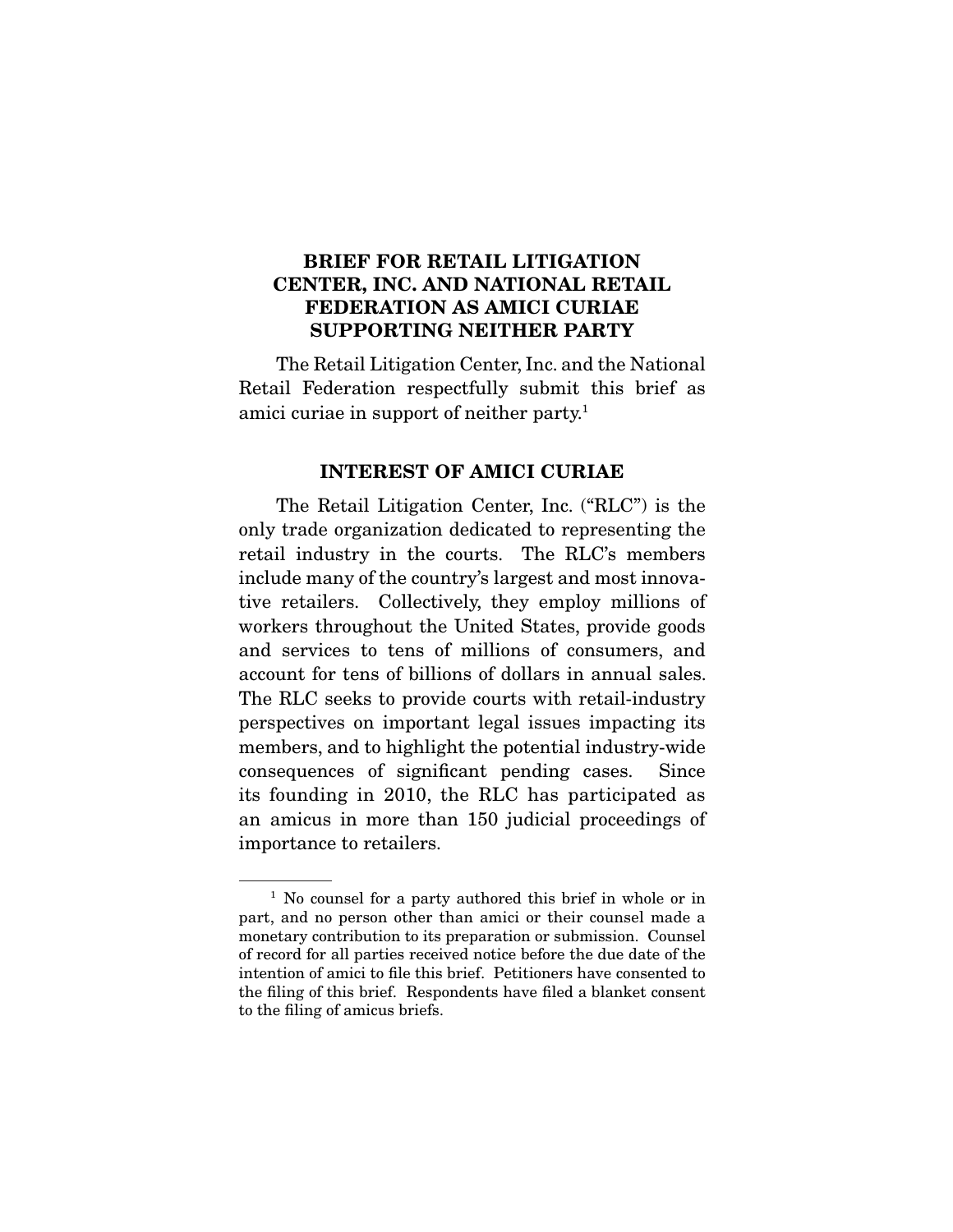The National Retail Federation ("NRF") is the world's largest retail trade association, representing discount and department stores, home goods and specialty stores, Main Street merchants, grocers, wholesalers, chain restaurants, and internet retailers from the United States and more than 45 countries. Retail is the largest private-sector employer in the United. States, supporting one in four U.S. jobs—approximately 42 million American workers—and contributing \$2.6 trillion to the annual GDP. NRF periodically submits amicus curiae briefs in cases raising significant legal  $\frac{1}{2}$  is the finite of the raising significant legal significant legal significant legal significant legal significant legal significant legal significant legal significant legal significant legal significant legal si issues for the retail community.

The RLC, the NRF, and their members have a significant interest in the subject matter of this case. The overwhelming majority of the RLC's and the NRF's members communicate with their customers by phone and by text messages. Many retailers seek to develop meaningful and sustained relationships with their customers through informational and promotional calls and text messages. Consumers value and affirmatively seek out these communications. Because of these calls and text messages, however, many of the RLC's and the NRF's members have become defendants in the thousands of lawsuits filed every year under the Telephone Consumer Protection Act ("TCPA"). Many of these lawsuits are filed by a small group of law firms and self-described professional plaintiffs. Retailers are subjected to contradictory judicial rulings and counterproductive regulations that leave ings and counterproductive regulations that reductions retailers unclear about their compliance obligations.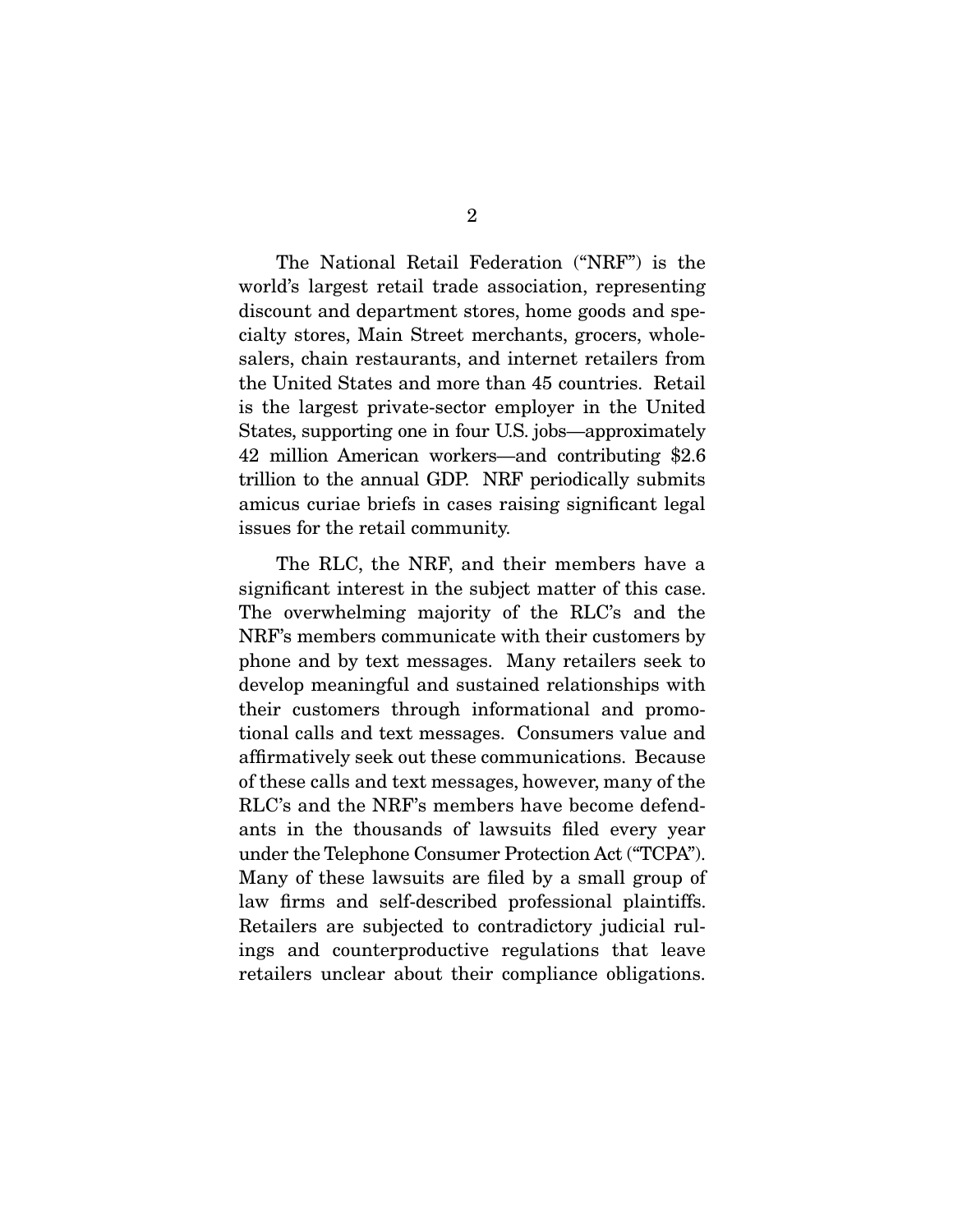They thus must choose between withholding communications valued by consumers or exposing themselves to rampant litigation under the TCPA. Accordingly, the RLC, the NRF, and their members will be directly and significantly affected by this  $C_{\text{out}}$  decision in  $\frac{1}{\pi}$  significantly affected by the court's decision in  $\frac{1}{\pi}$ this case.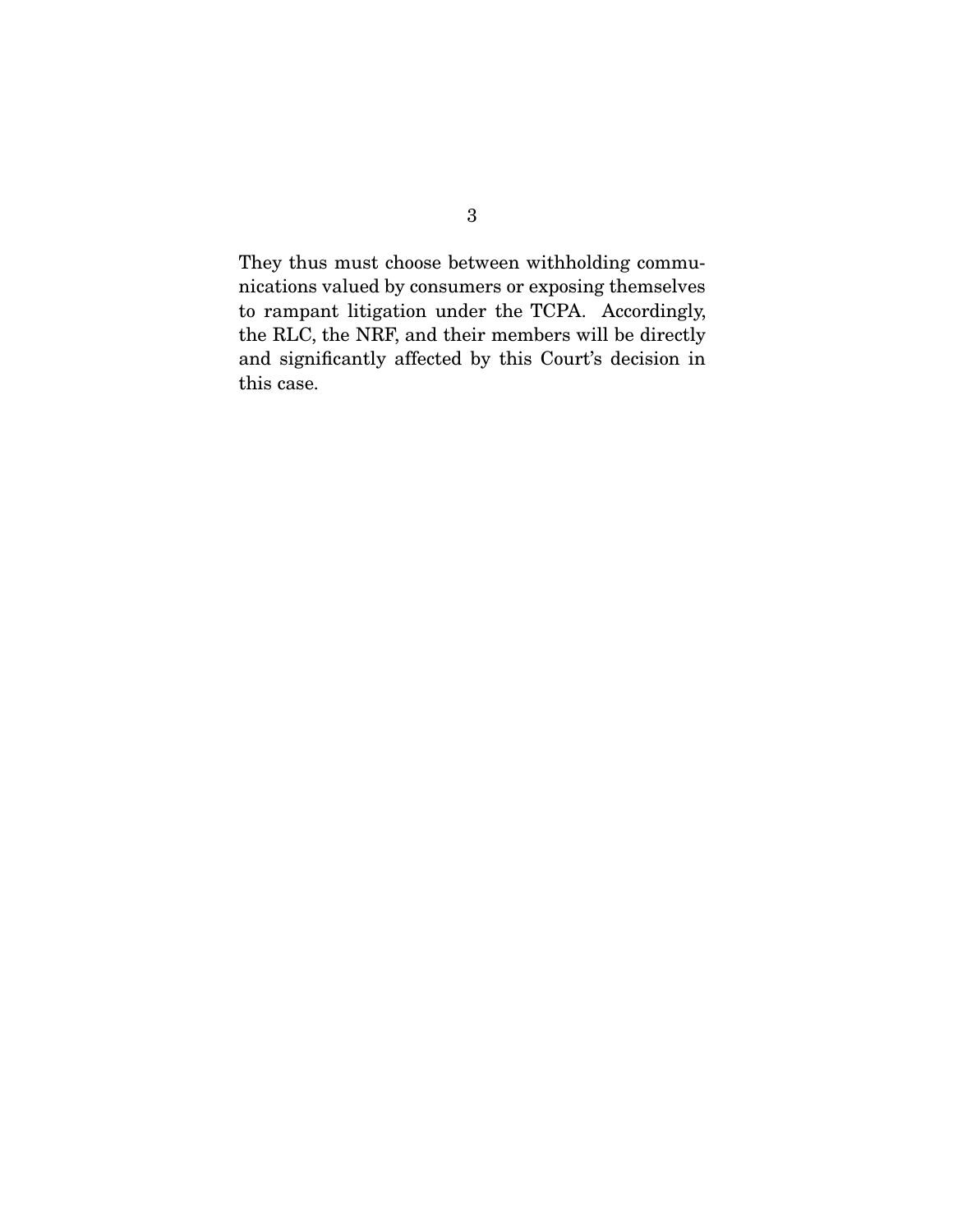### **INTRODUCTION AND SUMMARY OF ARGUMENT**

When Congress enacted the TCPA in 1991, it made<br>clear that "[i]ndividuals' privacy rights, public safety interests, and commercial freedoms of speech and trade must be balanced in a way that protects the privacy of individuals and permits legitimate telemarketing practices." Telephone Consumer Protection Act of 1991, Pub. L. No. 102-243, § 2(9), 105 Stat. 2394, 2394. Since then, however, the "balanced" approach directed by Congress to address certain telemarketing phone calls has been hijacked by the plaintiffs' bar to a ridiculous degree to extort monetary gains that the congressional sponsors never imagined. Thirty years after its enactment, the TCPA has been contorted by the plaintiffs' bar and interpreted by courts in ways that threaten legitimate businesses engaged in routine commercial activity with massive liability for communications far removed from the harassing, unwanted telemarketing calls that motivated the statute's enactment. And because of the potential for uncapped aggregate statutory damages, the TCPA has become a powerful engine for litigation driven by lawyers and professional plaintiffs, much of it on behalf of putative classes seeking millions or even billions in statutory classes seeking millions or even billions in statutory  $\overline{\phantom{a}}$ 

This dangerous legal landscape puts conscientious<br>retailers in an impossible position. Retailers expend substantial time and resources on TCPA compliance and support reasonable efforts to combat illegal teleand support reasonable efforts to combat in gal telemarketing practices. But the single significant uncertainty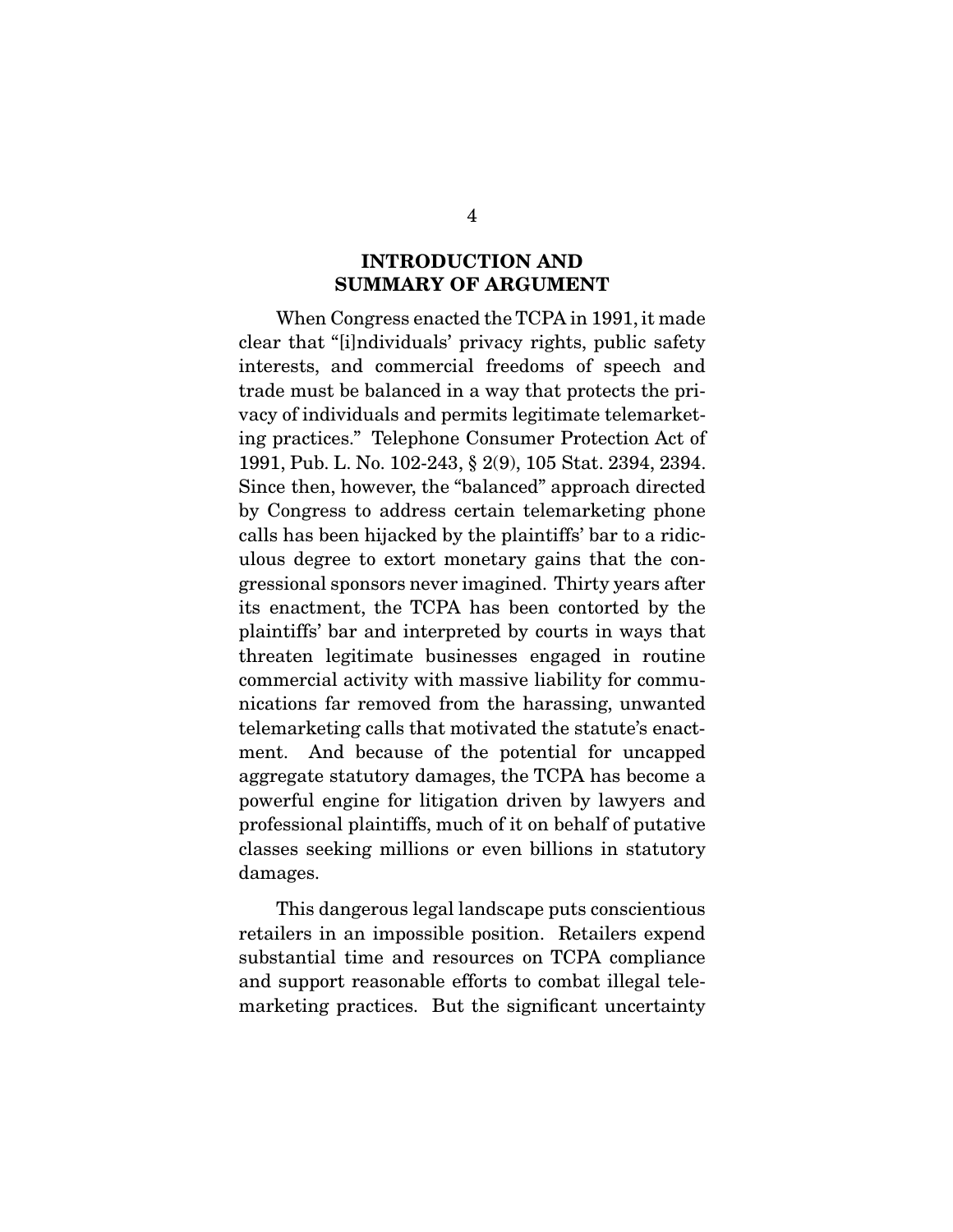that now exists about the statute's breadth chills comfrom the harassing telemarketing practices that motivated the TCPA's enactment. That hurts customers, who may be deprived of communications they want and need. Order confirmations, shipping and delivery notifications, appointment reminders, and prescription refill reminders are all potentially subject to TCPA liability under judicial and agency interpretations of the statute's automated-call prohibition. statute automated-call problems  $\mathbf{r}$ 

The RLC and the NRF take no position on the constitutionality of the TCPA's automated-call prohibition or the proper remedy for any constitutional violation. But they submit this brief so that the Court will understand some of the consequences—or lack thereof—of a decision invalidating the prohibition. On the one hand, such a decision would *not* result in an increase in unwanted calls or texts from retailers. Retailers (like incentive, to alienate their customers by engaging in the unwanted and intrusive practices that motivated the TCPA's enactment. Just the opposite. On the other hand, an invalidation decision would provide relief from an arbitrary and punitive regime that actually harms customers by chilling retailers' ability to provide communications customers want and need. vide communications customers want and need.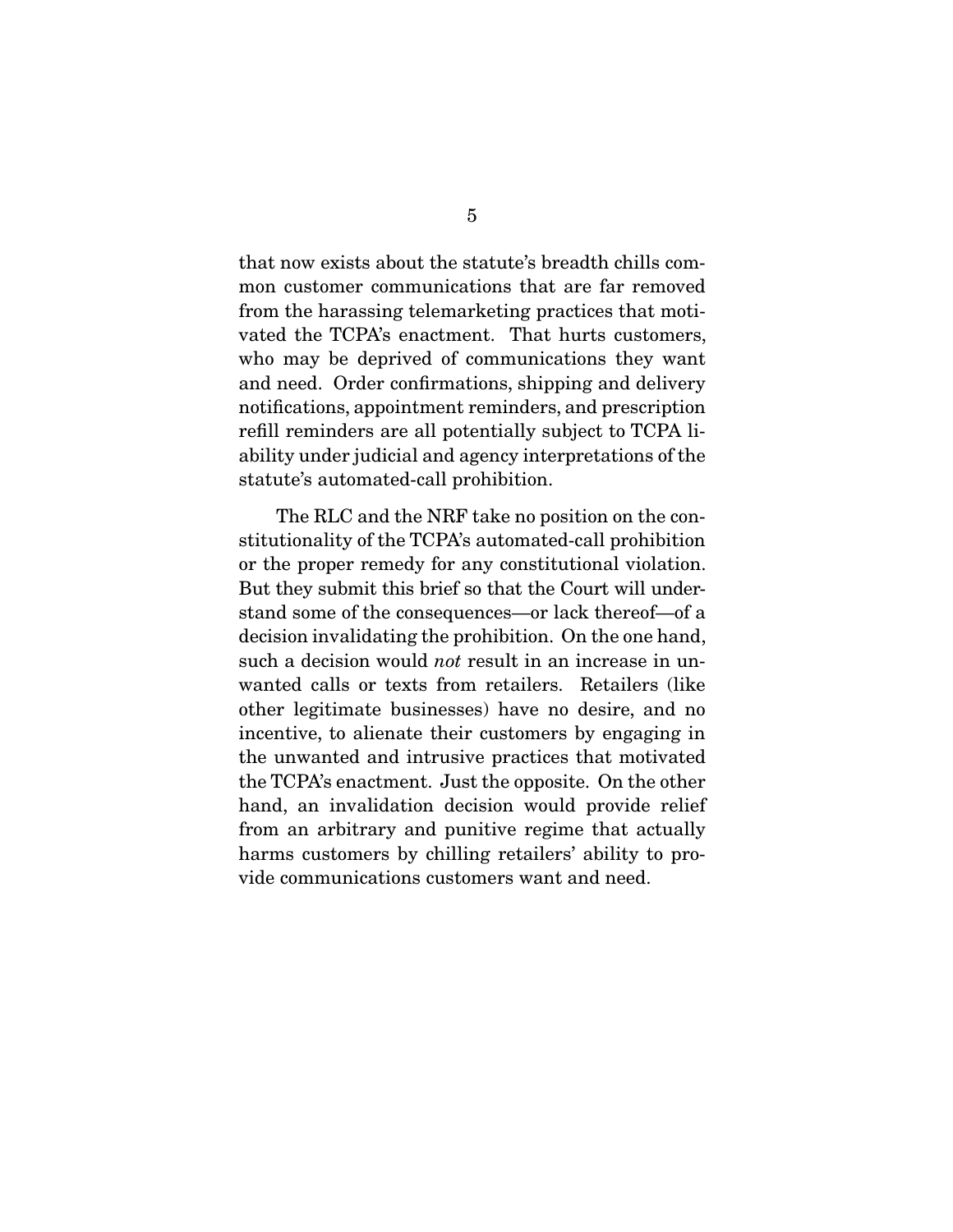#### **ARGUMENT**

## **I. THE TCPA CREATES SIGNIFICANT UN-CERTAINTY FOR RETAILERS AND OTHER COMPANIES**

The TCPA is broken. Courts are intractably divided on issues central to the operation of the statutory scheme. Retailers can no longer consistently rely on the defenses Congress created to protect legitimate businesses communicating with their customers. And the FCC has done little to adequately address these issues. The result is a litigation minefield in which a legitimate business's inadvertent misstep can trigger massive liability. Whether in this case or another, the RLC and the NRF hope this Court will step in to address this dysfunction.  $\frac{d}{dx}$  the this dystematic distribution.

### **A. Businesses Lack Clarity On The Scope Of The ATDS Definition**

The TCPA's prohibition on automated calls has<br>been the subject of extensive litigation resulting in contradictory opinions. The TCPA generally makes it unlawful "to make any call  $***$ " using any automatic telephone dialing system or an artificial or prerecorded  $\frac{1}{2}$  telephone dialing system or an artificial or present  $\frac{1}{2}$ voice to any centuar telephone.  $47$  U.S.C.  $8$   $227(0)(1)(A)$ .

Ine Federal Communications Commission (FCC) has in-<br>terpreted "call[s]" to include text messages. See Rules & Regula-<br>tions Implementing the Telephone Consumer Protection Act of tions Implementing the Telephone Consumer Protection Act of <sup>1991</sup>, 30 FCC Rcd. 7961, 7964 n.3 (2015) ("2015 FCC Order"); Campbell-Ewald Co. v. Gomez, 136 S. Ct. 663, 667 (2016) ("A text message to a cellular telephone, it is undisputed, qualifies as a 'call' within the compass of  $\S 227(b)(1)(A)(iii)$ .").  $\sum_{i=1}^{n}$  with  $\sum_{i=1}^{n}$  and  $\sum_{i=1}^{n}$  and  $\sum_{i=1}^{n}$  and  $\sum_{i=1}^{n}$ .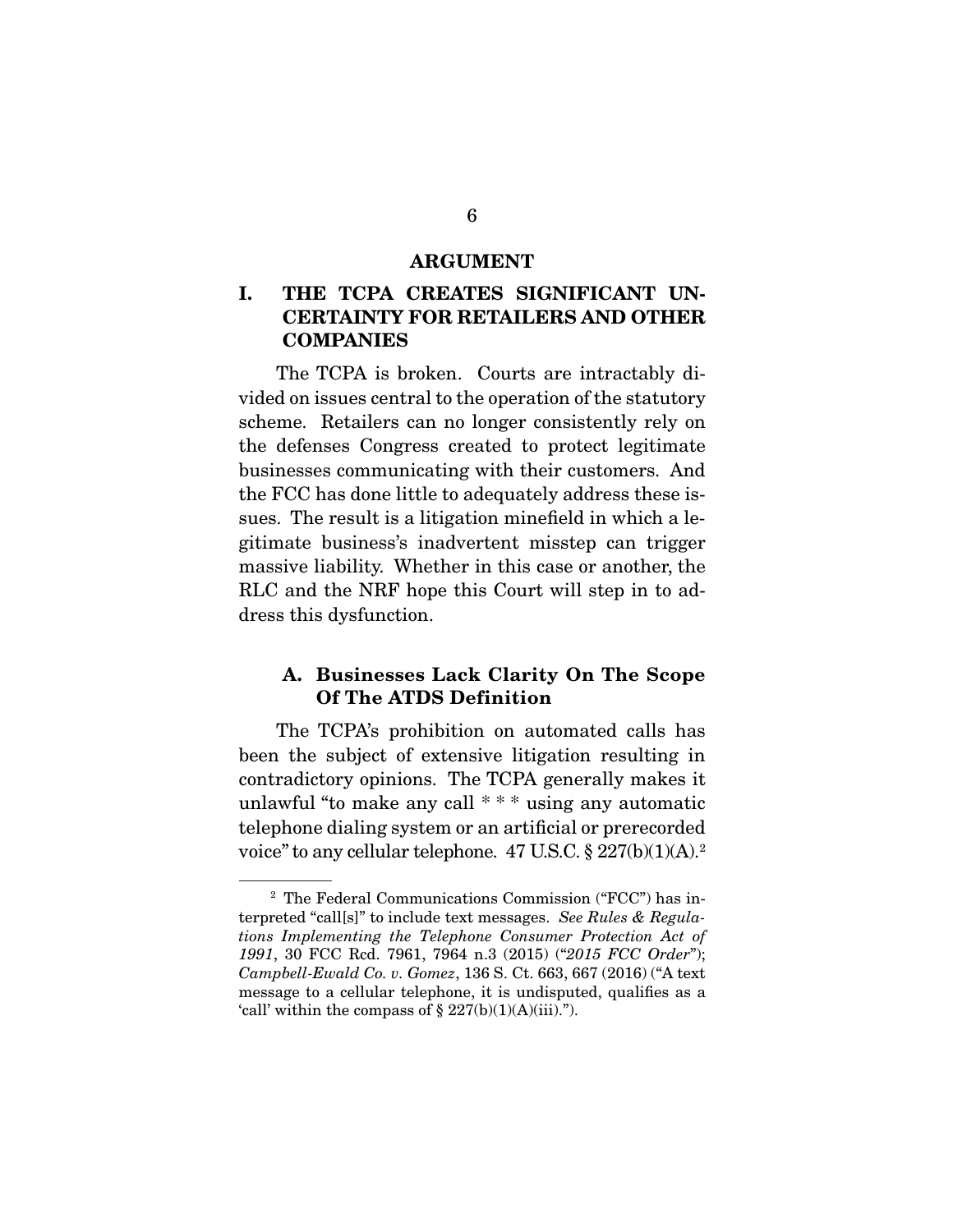That prohibition excepts only calls "made for emergency purposes," calls "made with the prior express consent of the called party," and calls "made solely to collect a debt owed to or guaranteed by the United States." *Ibid.* The TCPA in turn defines an "automatic<br>telephone dieling system" as "equipment which has telephone dialing system" as "equipment which has the capacity— $(A)$  to store or produce telephone numbers to be called, using a random or sequential number generator; and (B) to dial such numbers." Id.  $\bullet$  227(a)

The automated-call restriction is badly outdated.<br>It "was enacted in 1991—before the first text message was ever sent."  $2015$  FCC Order, 30 FCC Rcd. at 8087 (O'Rielly, Comm'r, dissenting in part and approving in resemblance to those that motivated the TCPA's enactment. TCPA plaintiffs have nonetheless attempted to "shoehorn a broken regime on a completely different  $\frac{1}{2}$  technology." *Ibid.* That effort has led to grave uncertainty that presents significant challenges for retailers<br>and other companies trying in good faith to comply with the law. with the law.

To start, courts have adopted divergent interpre-<br>tations of what devices qualify as ATDSs under the automated-call prohibition. Consistent with the statutory text, the Third, Seventh, and Eleventh Circuits have held that systems must store or produce numbers using a random or sequential number generator to fall within the ATDS definition.  $Dominguez v. Yahoo, Inc.,$ <br>894 E 3d 116 121 (3d Cir. 2018):  $Gadelhab v. ATER$ 894 F.3d 116, 121 (3d Cir. 2018); Gadelhak v. AT&T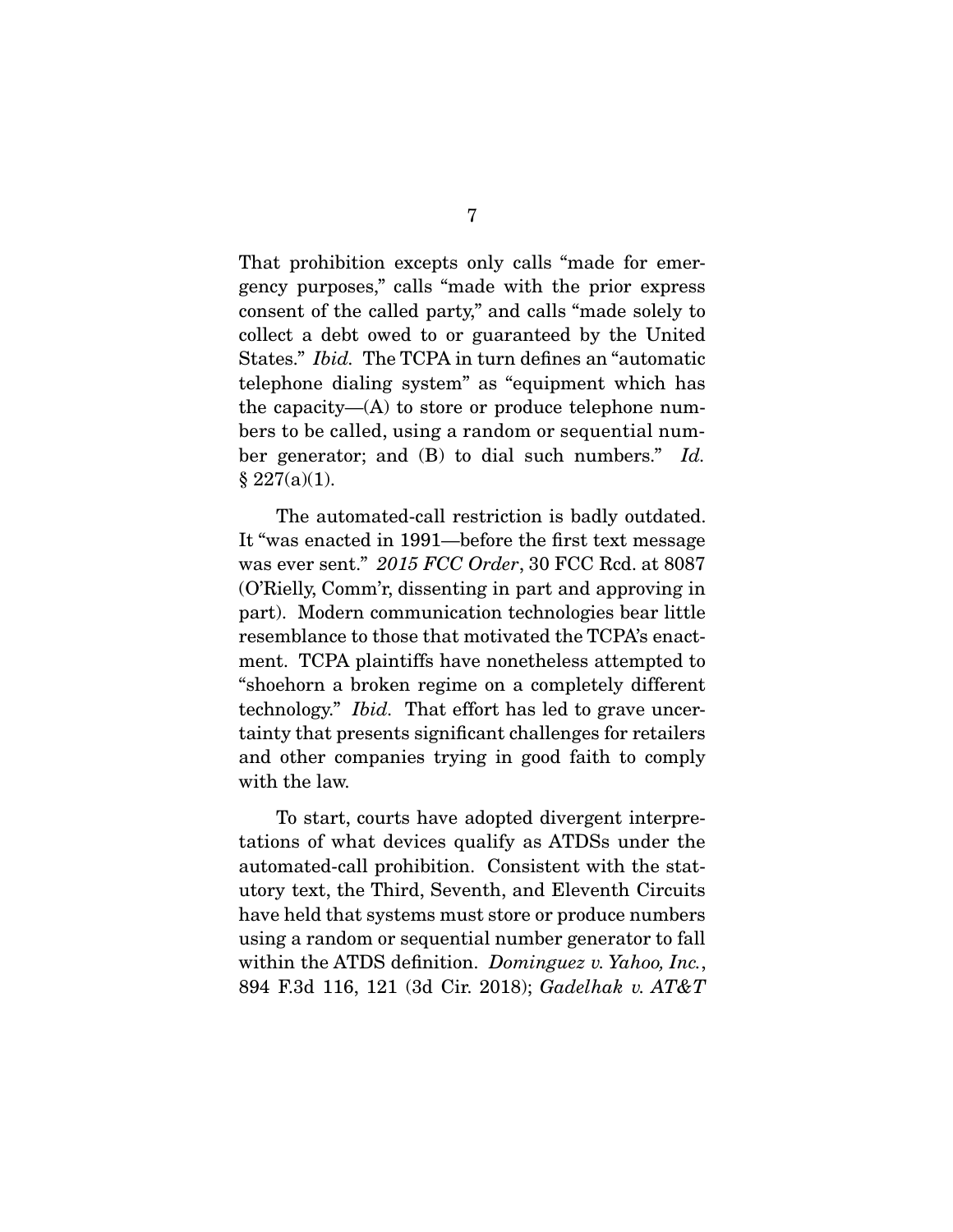Servs., Inc., \_\_\_ F.3d \_\_\_, No. 19-1738, 2020 WL 808270, at \*1 (7th Cir. Feb. 19, 2020); Glasser v. Hilton Grand Vacations Co., LLC, 948 F.3d 1301, 1304-05 (11th Cir. 2020). By contrast, the Ninth Circuit holds that even equipment that dials numbers stored in a customer database, without any random or sequential number  $d$  diatom or sequential number of  $d$  and  $d$  and  $d$  and  $d$  and  $d$  and  $d$  and  $d$  and  $d$  and  $d$  and  $d$  and  $d$  and  $d$  and  $d$  and  $d$  and  $d$  and  $d$  and  $d$  and  $d$  and  $d$  and  $d$  and  $d$  and  $d$  and  $d$  and  $d$ Crunch San Diego, LLC, 904 F.3d 1041, 1052 (9th Cir. 2018). And district courts are in even greater disarray. Between March 2018 and October 2019, 38 district court decisions adopted the view of the Third, Seventh, and Eleventh Circuits, while 28 district court rulings went the Ninth Circuit's way. Alexis Kramer, Facebook<br>Rebogall A Case Gives, Justices Shot to Define Autodialer Robocall 4 Case Gives Justices Shot to Define Autodialer, Bloomberg L. (Oct. 28, 2019).3

That leaves the TCPA liability of defendants to the happenstance of a recipient's physical location when a call or text sent using conventional technology is received. If the recipient is at her home in Philadelphia, Chicago, or Miami, there will be no violation under their respective circuits' interpretation of the statute. But if that text arrives after she gets off a plane to visit Los Angeles, TCPA liability and statutory damages could follow. Or if that same person takes a cross-country road trip, the TCPA's applicability to her texts will toggle on and off depending on which judicial texts will togget on and on acpending on which judicial district she is in upon  $\mathbf{r}$  in upon receipt.

 $3$  A petition for a writ of certiorari presenting this question about the ATDS definition is currently pending before this Court. about the ATDS defnition is currently pending before this Court. Facebook, Inc. v. Duguid, No. 19-511 (U.S. Oct. 17, 2019).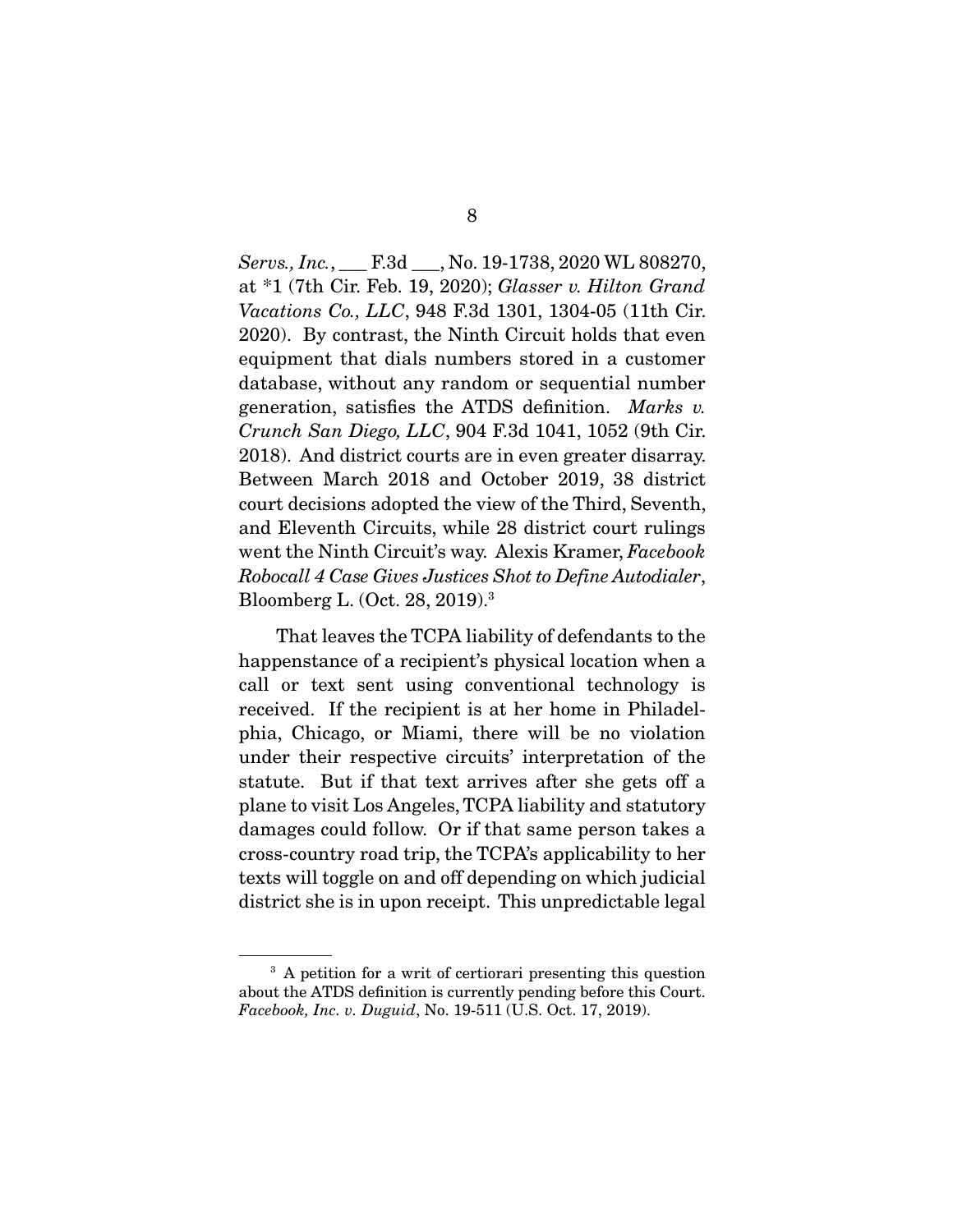regime greatly complicates national retailers' compliance efforts. ance efforts.

### **B. The Consent Exception Does Not Reliably Protect Businesses**

The automated-call prohibition contains an exception for calls "made with the prior express consent of the called party." 47 U.S.C.  $\S 227(b)(1)(A)$ . But the consent exception often fails to protect businesses that, reasonably and in good faith, believe their intended recipient has consented to receive communications. It is more common than this Court might expect for a consumer to provide her mobile phone number to a business with consent to be contacted, but for the consented-to calls or texts to be received by someone else. Occasionally this occurs because the consumer mistakenly provided the wrong number. More frequently, it happens because the original owner who consented to contact at that number recycles her physical phone, and the phone number is reassigned to another person. The latter scenario is increasingly common: "[M] illions of wireless numbers are reassigned each year."  $ACA$ <br> $Int''$ ,  $FCC$  885 F3d 687 705 (D.C. Cir. 2018) Int'l v. FCC, 885 F.3d 687, 705 (D.C. Cir. 2018).

Critically, retailers have no way to know that the phone number in their database—once owned by a consumer who legitimately consented to receiving texts from the retailer—was reassigned by the cellular provider.  $2015$  FCC Order, 30 FCC Rcd. at 8093 (O'Rielly, Comm'r, dissenting in part and approving in part)<br>("There is simply no realistic way for a company to ( $\Gamma$  is simply no realistic way for a company to  $\Gamma$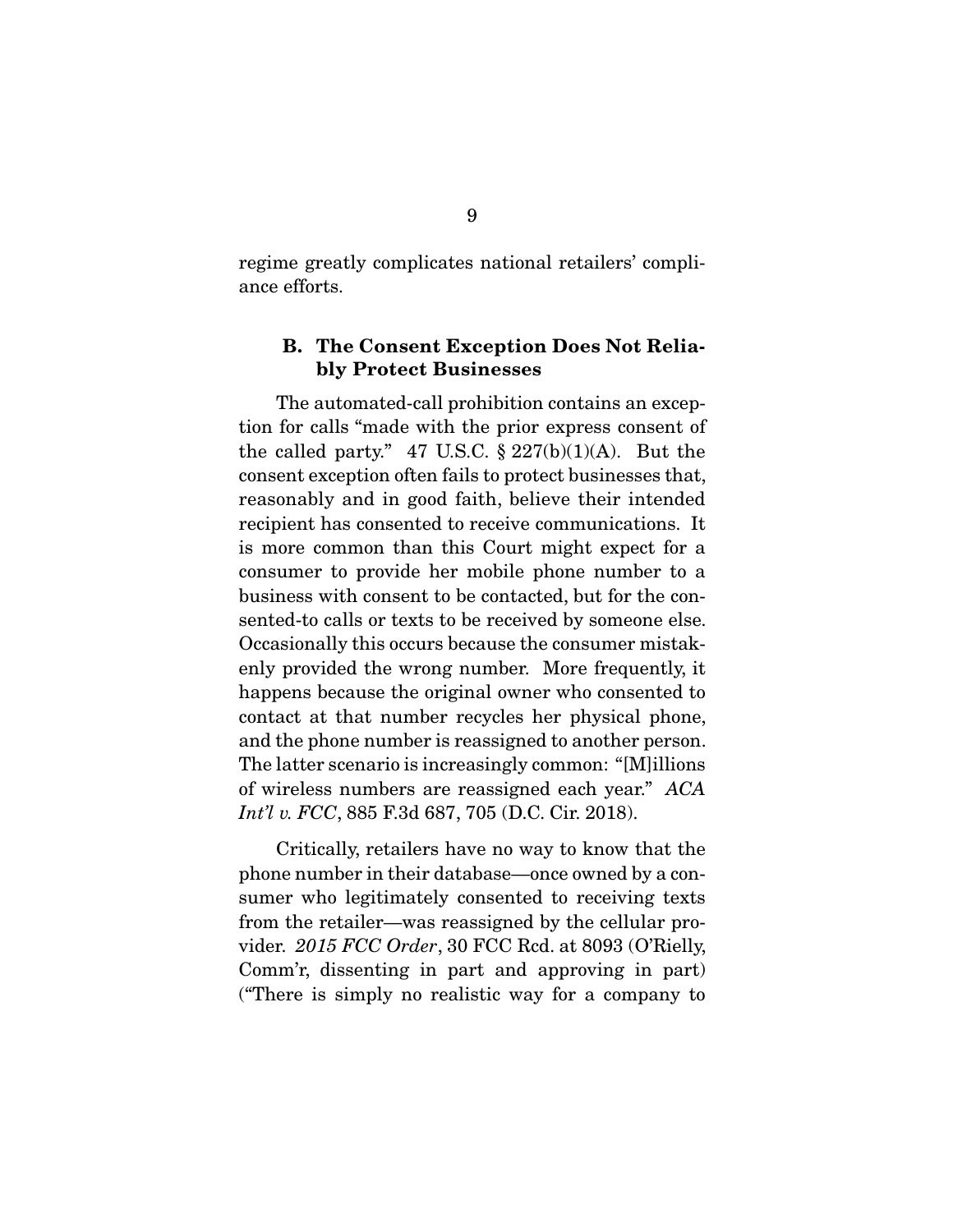comprehensively determine whether a number has<br>been reassigned."). Indeed, professional plaintiffs and their lawyers—are intentionally exploiting that information gap regarding wrong or recycled numbers to bring suit. Id. at 8091; see id. at 8073 (Pai, Comm'r, dissonting). In one instructive example, a plaintiff dissenting). In one instructive example, a plaintiff boasted that she had purchased no fewer than 35 cell phones for the sole purpose of attracting calls that she phones for the sole purpose of attractive TCPA claims. Stoops v.<br>Wells Eggs Bank, MA, 197 F Supp, 2d 782, 798, 99 Wells Fargo Bank, N.A., 197 F. Supp. 3d 782, 798-99, 801 (W.D. Pa. 2016). She made a point of choosing area codes in economically depressed areas, hoping she would thus receive more frequent debt collection calls attempting to reach customers who previously had those phone numbers. Id. at 799. According to her dep-<br>exition testimony, she transported her sheeper full of osition testimony, she transported her shoebox full of cell phones as part of her TCDA husiness; vacations, as part of her  $\geq$  the term  $\geq$ 

- Q. Why do you have so many cell phone numbers?
- $TCPA$   $***$  It's what I do TCPA \* \* \* . It's what I do.
- Q. So you're specifcally buying these cell phones in order to manufacture a TCPA?<br>In order to bring a TCPA lawsuit?  $\sum_{i=1}^{n}$  order to bring a TCPA lawsuit?
- A. Yeah.

Id. at 788, 798-99; see also Jessica Karmasek, Filing TCPA Lawsuits: 'It's What I Do,' Says Professional Plaintiff with 35 Cell Phones, Forbes (Aug. 25, 2016), https://www.forbes.com/sites/legalnewsline/2016/08/25/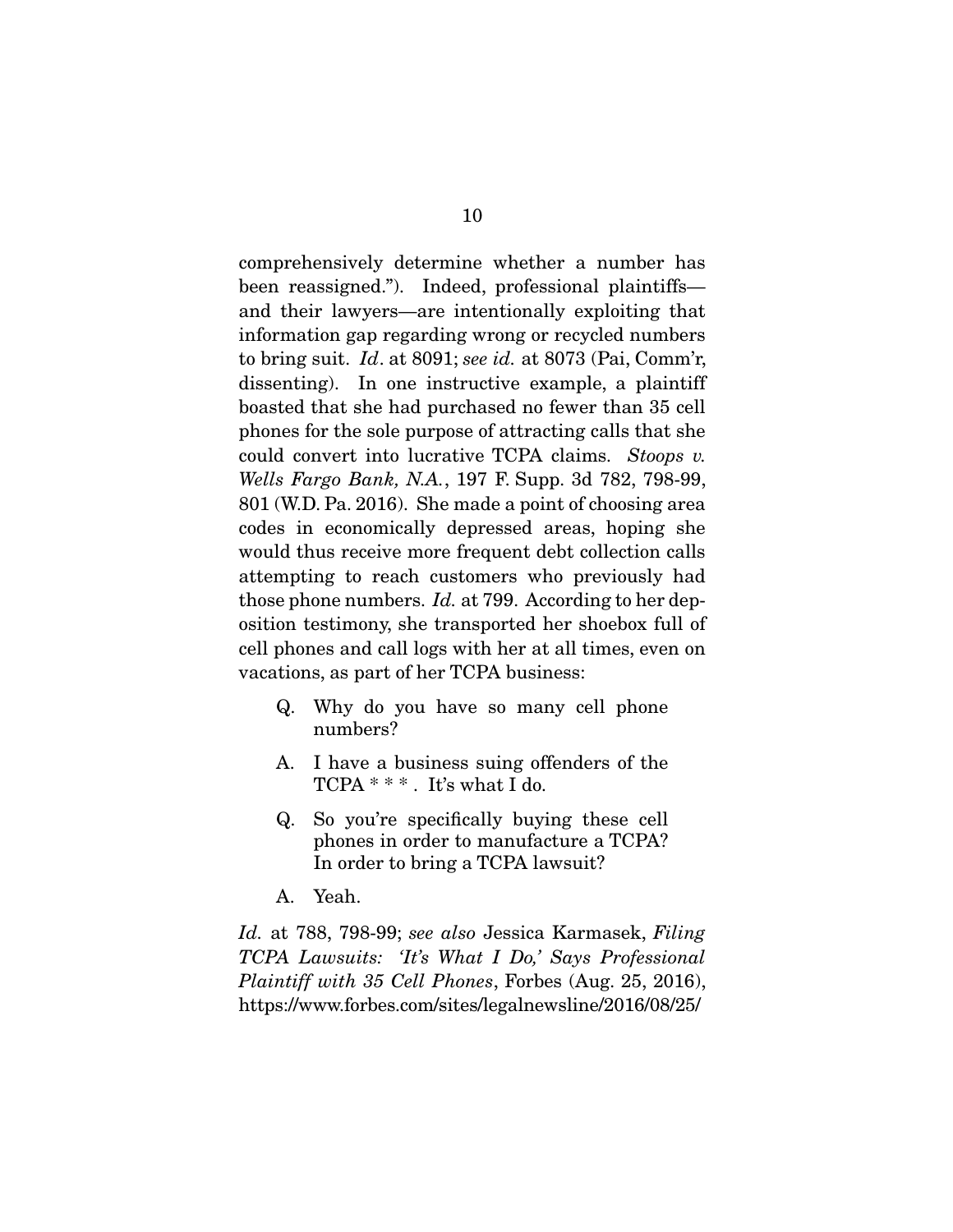$\frac{1}{2}$  is the same in the same is a says-professional planet in  $\frac{1}{2}$ with-35-cell-phones.  $\mathbf{F}$ 

These difficulties around wrong and recycled numbers mean that securing consent can be insufficient to protect even the most conscientious retailer from massive liability—unless the retailer decides to forgo *all*<br>toxts over these that are truly valued by the majority texts, even those that are truly valued by the majority of consumers.

### **C. The FCC Has Failed To Provide Clear And Pragmatic Guidance For Businesses**

Congress authorized the FCC to adopt regulations<br>implementing the TCPA's automated-call restriction. 47 U.S.C.  $\S 227(b)(2)$ . But the agency has repeatedly failed to adopt clear, commonsense rules to provide companies guidance on these issues and curb misuse of the TCPA. As the D.C. Circuit has recognized, the FCC's orders interpreting the ATDS definition have "left significant uncertainty about the precise functions an autodialer must have the capacity to perform."  $ACA Intil$ , 885 F.3d at 701. And the court invalidated the agency's most recent treatment of that issue conthe agency's most recent treatment of that issue, con-<br>cluding that it "falls short of reasoned decision making in 'offer[ing] no meaning ful guidance' to affected parties in material respects on whether their equipment is subject to the statute's autodialer restrictions."  $Ibid.$ Indeed, as the D.C. Circuit observed, "all smartphones, under the [FCC's] approach, meet the statutory definition of an autodialer."  $Id$ , at 697. That "anomalous" entropy definition of an autodialer."  $Id$ , at 697. That "anomalous"  $\sum_{i=1}^{n}$  and  $\sum_{i=1}^{n}$  indicated that the court reasoned, indicated that the theorem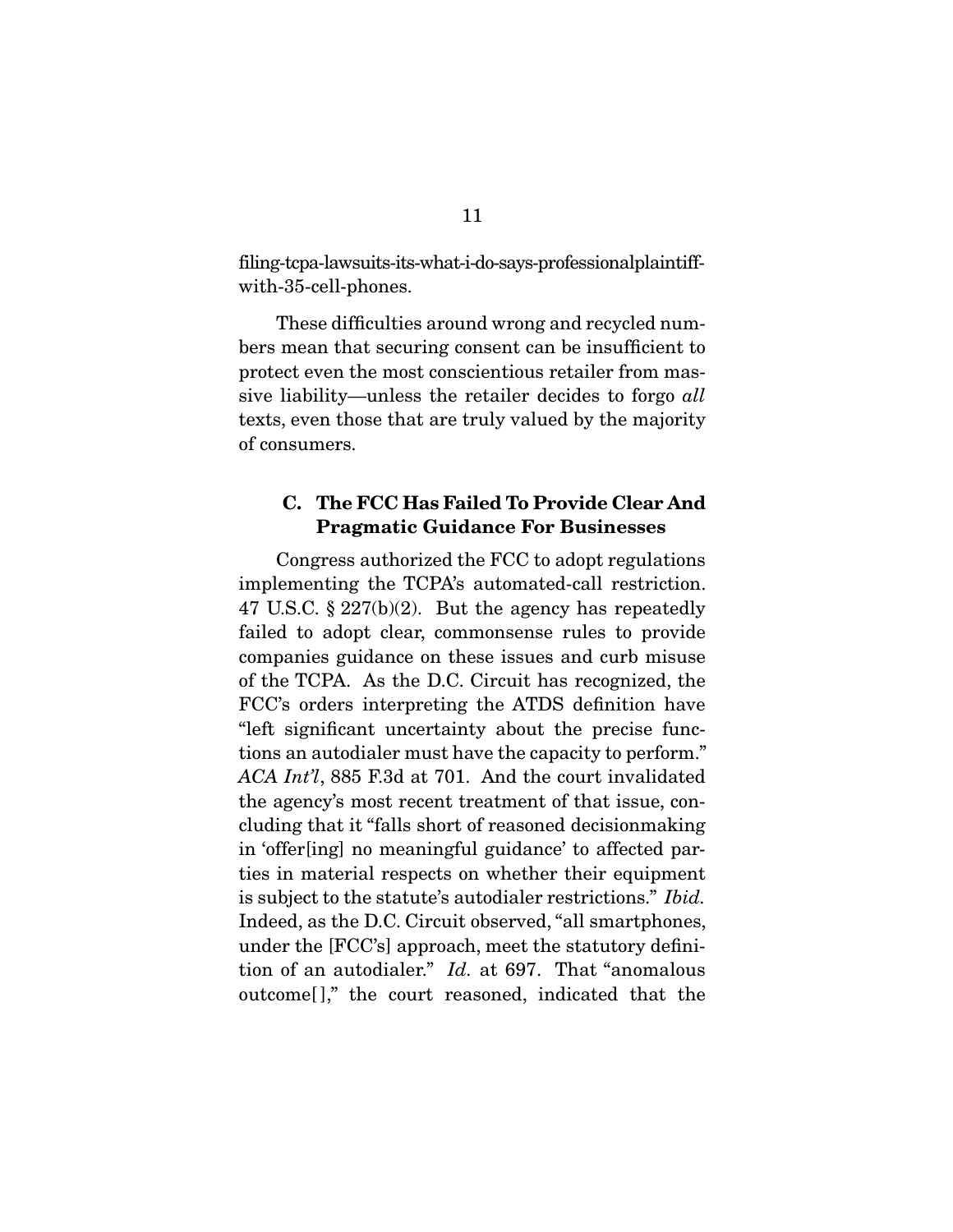"unreasonable" and "impermissible." Ibid.

The FCC's treatment of reassigned numbers similarly has failed to protect good-faith callers from accidental liability. The agency previously adopted a "onecall safe harbor" in which a caller "unaware that a consenting party's wireless number has been reassigned" could "make one (and only one) post-reassignment call without incurring liability." ACA Int'l, 885 F.3d at 706.<br>The D.C. Circuit hold that this approach was arbitrary. The D.C. Circuit held that this approach was arbitrary and capricious and set aside the agency's "treatment of reassigned numbers more generally."  $Id$  at 708-09. In particular, the court pated that the agency "gave no particular, the court noted that the agency "gave no would support limiting the safe harbor to just one call or message." Id. at 707. After all, "[t]he first call or<br>tort message."  $*$  \* might give the caller no indication text message \* \* \* might give the caller no indication<br>whatsoever of a possible reassignment (if, for instance, there is no response to a text message, as would often be the case with or without a reassignment)." Ibid. And the one-call safe harbor "provided a new way for consumers acting in bad faith to entrap legitimate companies."  $2015$  FCC Order, 30 FCC Rcd. at 8091 (O'Rielly, Comm'r, dissenting in part and approving in take a call, never let on that it's the wrong person, and receive subsequent calls solely to trip the liability  $trap.$ " Ibid.

decision in  $ACA$  International, the FCC has done little to address the flaws the court identified in the agency's to address the faws the court identifed in the agency's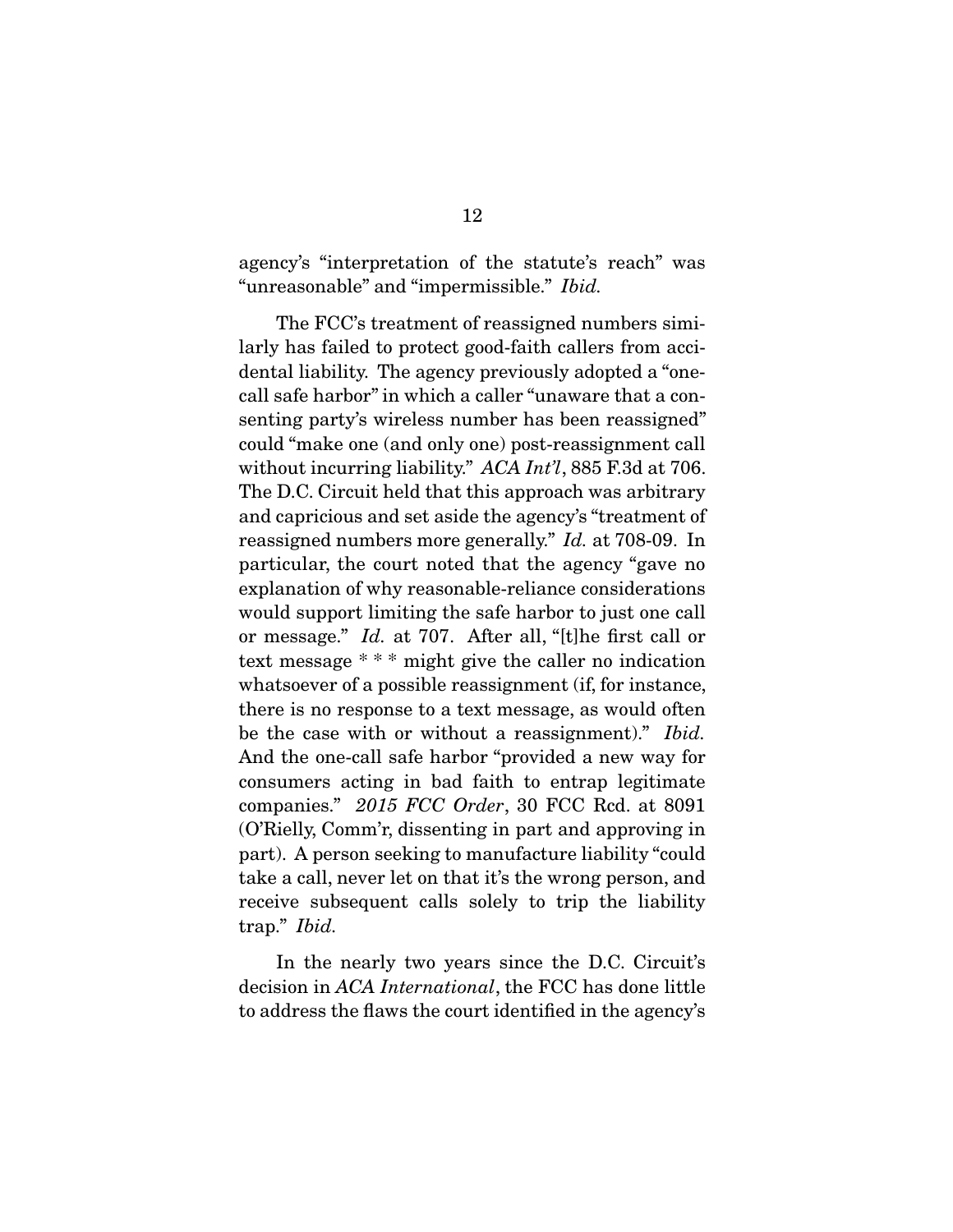treatment of these issues. To be sure, it has published definition, treatment of reassigned numbers, and revodefinition, treatment of reasongers numbers, and revo-<br>cation of consent. See, e.g., Interpretation of the Tele-<br>phone Consumer Protection Act in Light of the DC phone Consumer Protection Act in Light of the D.C. Circuit's ACA International Decision, 33 FCC Rcd. 4864, 4864-67 (2018); Interpretation of the Telephone Consumer Protection Act in Light of the Ninth Circuit's Marks v. Crunch San Diego, LLC Decision, CG Docket No. 02-278, 2018 WL 4801356, at  $*1$  (FCC Oct. 3, 2018). But the agency has yet to take any meaningful action in response to the many comments it has received urging it to address these critical issues.<sup>4</sup> Accordingly, urging it to address these critical issues. Accordingly,<br>retailors and other businesses are left to grapple with contradictory judicial rulings that frustrate their ability to comply with the law. ity to complete  $\mathbf{r}$  with the law.

## **II. THE TCPA GENERATES ABUSIVE AND COUNTERPRODUCTIVE LITIGATION**

Thanks in part to the judicial and regulatory and regulated  $\frac{1}{2}$  discussed above, TCPA litigation has exploded

<sup>&</sup>lt;sup>4</sup> The Retail Industry Leaders Association (a sister organization to the RLC) and the NRF have submitted several sets of to the RLF have submitted several sets of the<br>comments to the FCC on these issues. See, e.g., Comments of the<br>Retail Industry Leaders Association. CG Docket No. 02-278 (FCC Retail Industry Leaders Association, CG Docket No. 02-278 (FCC<br>June 13, 2018), https://ecfsapi.fcc.gov/file/10614232873363/RILA %20TCPA%20Comments.pdf; Comments of the National Retail Federation, CG Docket No. 17-59 (FCC June 7, 2018), https://ecfsapi. fcc.gov/file/10608633820337/NRF%20Comments%20to%20FCC%20 NPRM%20on%20TCPA%20(Reassigned%20Numbers)%20-%20 June%207%202018.pdf. June%207%202018.pdf.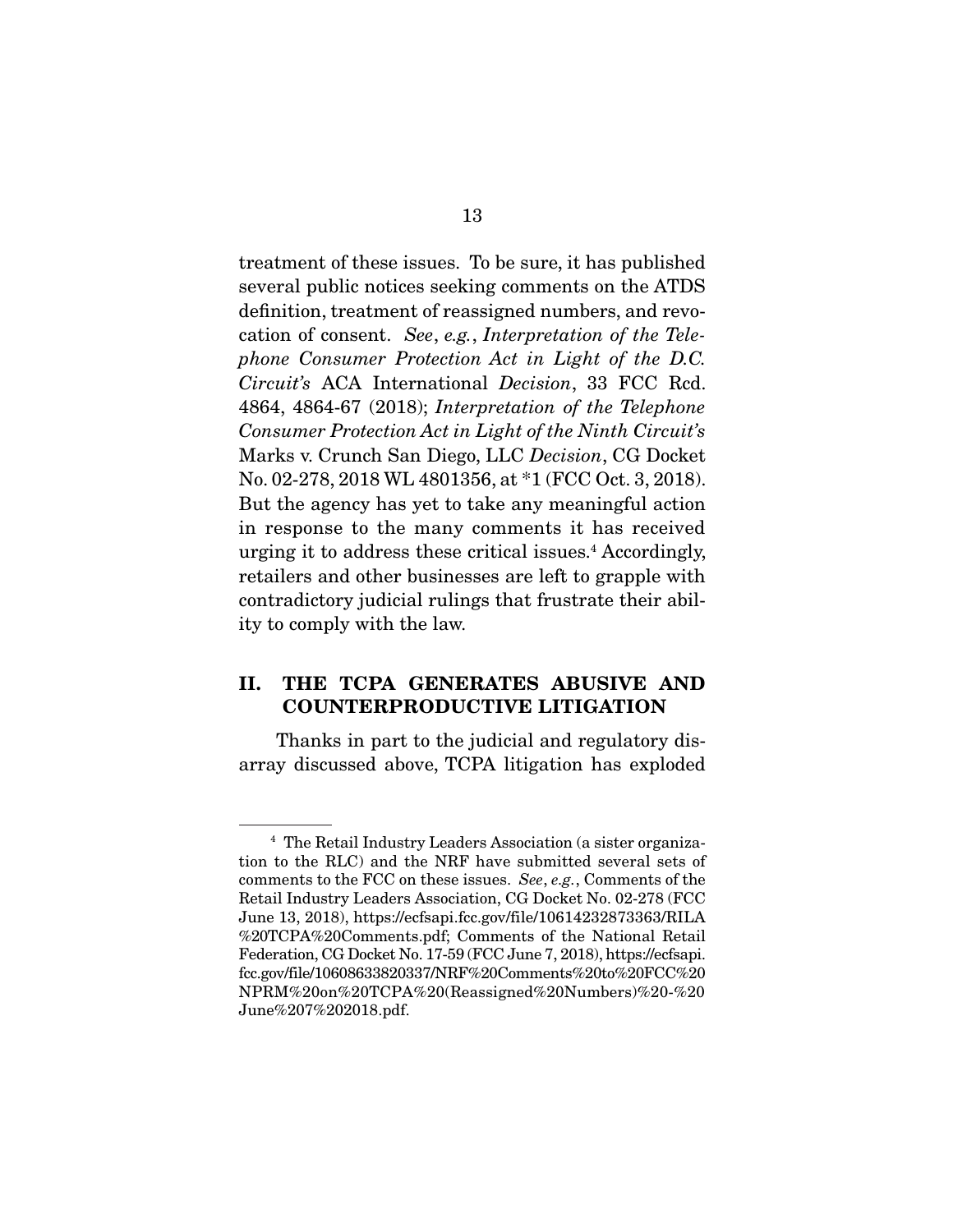since the statute's enactment in 1991. Compliance-<br>minded retailers are now vulnerable to abusive TCPA class actions and settlement demands, with little concomitant benefit to consumers. comitant beneft to consumers.

When Congress enacted the TCPA in 1991, it intended to allow individual consumers to recover small sums in small claims courts without the assistance of lawyers. See 137 Cong. Rec.  $30,821$  (1991) (statement of Sen. Hollings) ("Small claims court or before the court without an attorney."). The TCPA thus provides statutory damages of \$500 for each violation, and up to three times that amount for willful violations. 47 U.S.C.  $\S 227(b)(3)(B)$ . This damages amount was "set to be fair to both the consumer and  $\frac{1}{2}$  the tolemark tor" 137 Cong Rec. 30,891  $\mathbf{r}$  is the telemarketer. The telemarketer.

But what was originally meant to be a shield for consumers has become a sword for lawyers. Indeed, "the TCPA has become the poster child for lawsuit  $t_{\text{max}}$  abuse."  $2015$  FCC Order, 30 FCC Rcd. at 8073 (Pai,  $\text{Comm}_{\mathcal{F}}^{\text{max}}$  dissorting). The number of new TCPA cases Comm'r, dissenting). The number of new TCPA cases filed each year has skyrocketed from 14 in 2008 to nearly 5,000 in 2016 alone. U.S. Chamber Inst. for Legal Reform, Analysis: TCPA Litigation Skyrockets<br>Since 2007: Almost Doubles Since 2013 (Feb. 5, 2016) Since 2007; Almost Doubles Since 2013 (Feb. 5, 2016), https://www.instituteforlegalreform.com/resource/analysistcpa-litigation-skyrockets-since-2007-almost-doubles-since-2013; WebRecon LLC, 2016 Year in Review: FDCPA<br>Double FCRA & TCPA Up (Jan. 24, 2017), https:// Down, FCRA & TCPA Up (Jan. 24, 2017), https://<br>webrecon.com/2016-year-in-review-fdcpa-down-fcra-tcpawebrecon.com/2016-year-in-review-for-in-review-fra-tcpc  $\frac{1}{2}$  $v<sub>T</sub>$ . The TCPA has "created a crippinng indigenous threated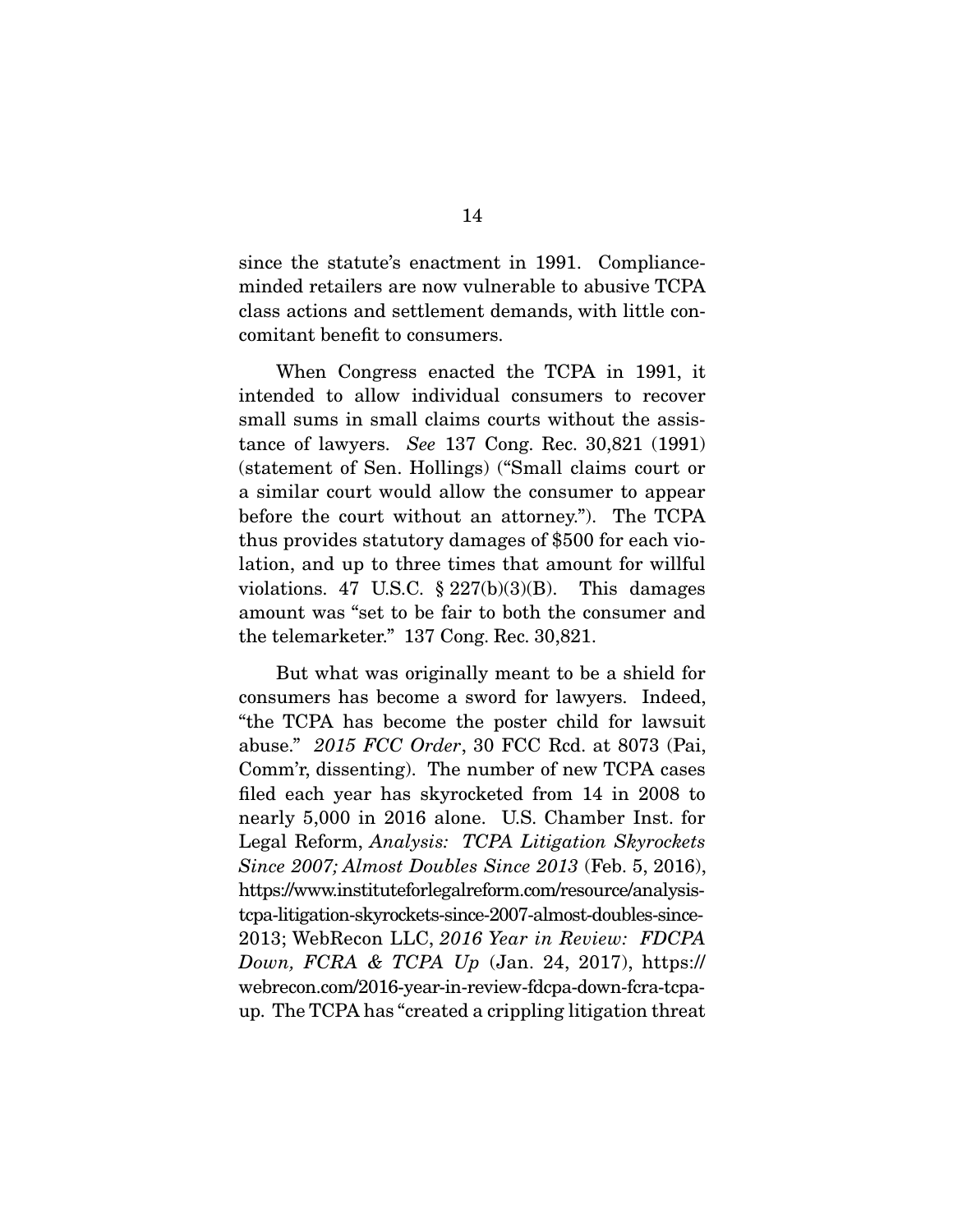for businesses in virtually all industries." O'Rielly, Washington Insights Conference 2 (May 16, 2019), https:// docs.fcc.gov/public/attachments/DOC-357496A1.pdf.  $\mathbf{d}$  docs.  $\mathbf{d}$  at taching  $\mathbf{d}$  attachments. Doctors  $\mathbf{d}$  at the set of  $\mathbf{d}$ 

In particular, the promise of uncapped aggregate statutory damages, with no need to prove actual damages, has turned "[w]hat was once a 'cottage industry" into "one of the most lucrative areas for the  $\begin{array}{l} \text{inim} \ \text{if} \ \text{inj} \ \text{inj} \ \text{inj} \ \text{inj} \ \text{inj} \ \text{inj} \ \text{inj} \ \text{inj} \ \text{inj} \ \text{inj} \ \text{inj} \ \text{inj} \ \text{inj} \ \text{inj} \ \text{inj} \ \text{inj} \ \text{inj} \ \text{inj} \ \text{inj} \ \text{inj} \ \text{inj} \ \text{inj} \ \text{inj} \ \text{inj} \ \text{inj} \ \text{inj} \ \text{inj} \ \text{inj} \ \text{in$ the Road to Regulatory Hell: How the TCPA Went from Consumer Protection Statute to Litigation Nightmare,<br>2018 U. Ill. J.L. Tech. & Pol'y, at 313, 321-22. More than a third of recent TCPA lawsuits were brought as nationwide class actions. U.S. Chamber Inst. for Legal Reform, TCPA Litigation Sprawl: A Study of the<br>Sources and Targets of Recent TCPA Lausuits 3 (Aug Sources and Targets of Recent TCPA Lawsuits 3 (Aug. 2017). And businesses receive an untold number of demand letters threatening classwide litigation in the absence of quick individual settlements. See Petition of SUMOTEYT Corp. for Expedited Clarification or of SUMOTEXT Corp. for Expedited Clarification or, in the Alternative, Declaratory Ruling, CG Docket No. 02-278, at 4-6 (FCC Sept. 3, 2015). "Faced with even a small chance of a devastating loss," TCPA defendants are often "pressured into settling" even "questionable claims."  $AT&T$  Mobility LLC v. Concepcion, 563 U.S. 333, 350 (2011); see also Brodsky v. HumanaDental Ins. Co., 910 F.3d 285, 291 (7th Cir. 2018) ("The consequences for a firm that violates the TCPA can be dire when it is facing not just a single aggrieved person, but where it is facing not just a single aggrieved person, but a class.").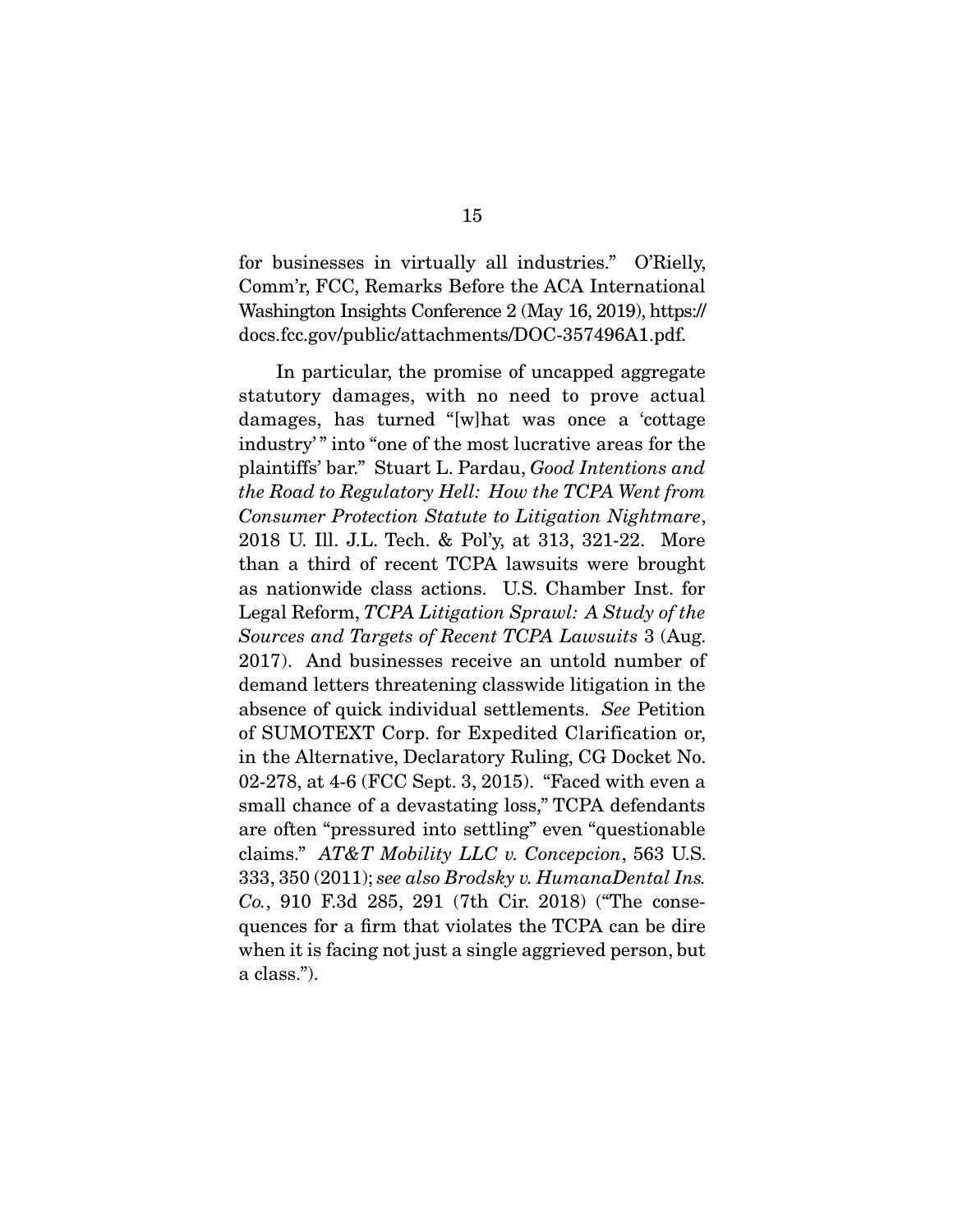These class-action lawsuits have resulted in dra-<br>matic settlements. Among TCPA class actions filed in  $2010$  or later, 21 have settled for \$10 million or more, 16 for \$15 million or more, and nine for \$30 million or more. Pardau, supra, at 322. Settlement figures in  $\frac{1}{2}$  more asses how been much bigher: asses filed in  $\frac{2019}{2012}$ some cases have been much higher: cases filed in 2012<br>against Capital One Bank and Caribbean Cruise Line eventually settled for  $$75$  million and  $$76$  million, respectively. Id.; see also TCPA Litigation Sprawl, supra, at  $10$  (listing additional examples e.g. \$49.9 million ast 10 (listing additional examples, *e.g.*, \$49.9 million set-<br>tlement by US Coachways, \$45 million settlement by AT&T, and  $$40$  million settlements by HSBC Bank Nevada and Interline Brands). These large class settlements "then incentivize even more litigation, in what has become a vicious circle of litigation abuse." U.S. Chamber Inst. for Legal Reform, The Juggernaut<br>of TCPA Litigation: The Problems with Uncanned Stat. of TCPA Litigation: The Problems with Uncapped Statutory Damages 4 (Oct. 2013), https://www.institutefor<br>legalreform.com/uploads/sites/1/TheJuggernautofTCPA Lit\_WEB.PDF. These settlements largely redound to the benefit of plaintiffs' attorneys rather than the consumers they purport to represent. As of late 2016, the average recovery for TCPA class members was \$4.12, while the average take-home for TCPA plaintiffs' lawwhile the average take-home for  $TCT$  plaintiffs  $200$ .<br>yers was \$2.4 million. Pardau,  $supra$ , at 322.

Rather than seeking to redress the genuine con-<br>sumer grievances the TCPA was enacted to address in the age of unwanted dinnertime phone calls, many of these lawsuits are built solely to extract money from businesses. Indeed, much litigation under the TCPA businesses. Indeed, much and the TCPA counsel who is brought by professional planet whose and counsel whose  $\mathbb{R}$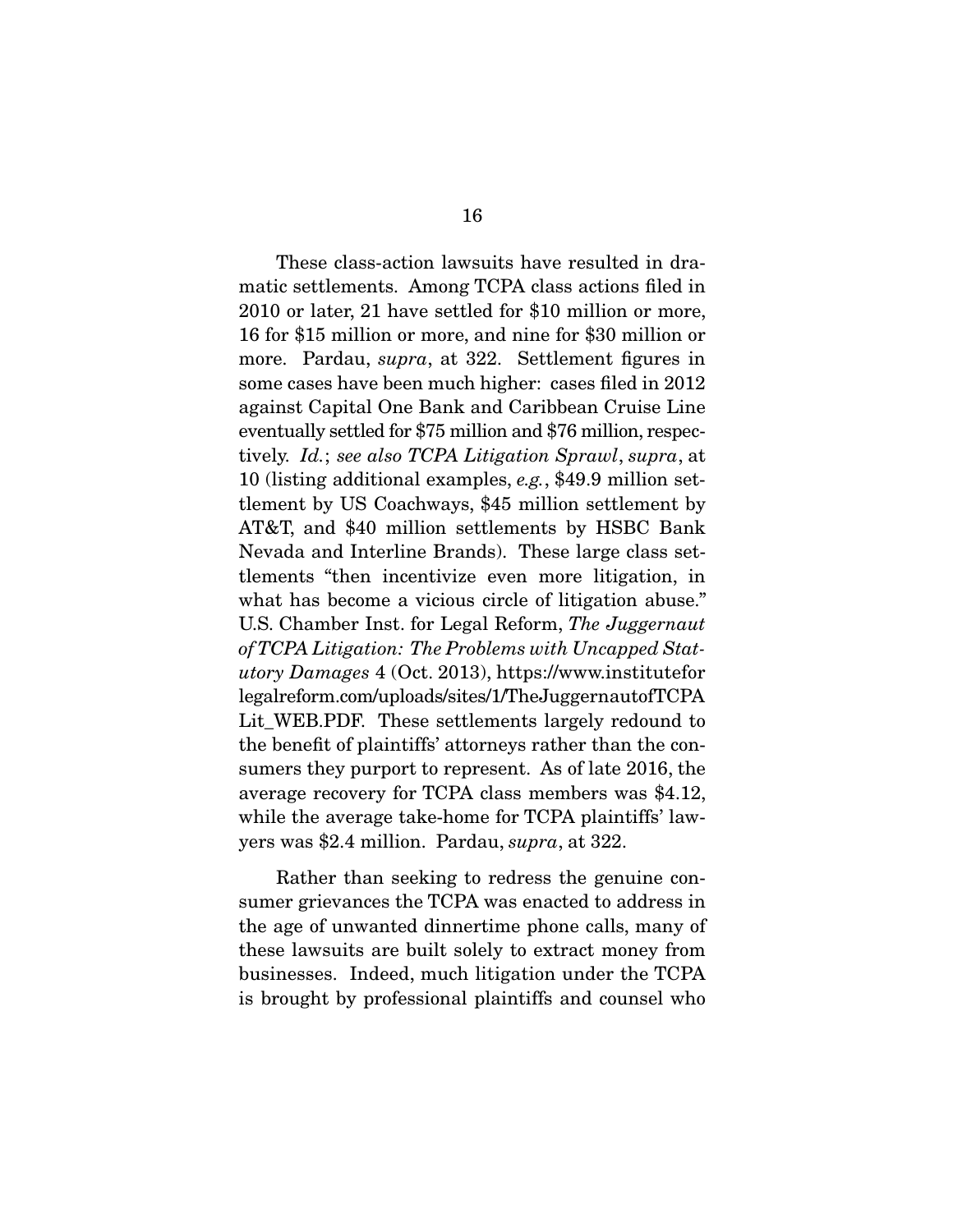liability. Bridgeview Health Care Ctr., Ltd. v. Clark, 816 F.3d 935, 941 (7th Cir. 2016) (observing that TCPA plaintiff's attorneys" (internal quotation marks omitted)). Just 44 law firms are responsible for filing about  $60\%$  of all TCPA lawsuits. TCPA Litigation Sprawl,  $supra$ , at 11. TCPA plaintiff firms use a variety of tac-<br>tics to manufacture claims of non-compliance: tics to manufacture claims of non-compliance:

- Buying dozens of cell phones and requesting<br>area codes for regions where debt collection  $\bullet$ calls are common. *See Stoops*, 197 F. Supp. 3d<br>at 798-99 801 at 798-99, 801.
- dreds of suits. See Kinder v. Allied Interstate,<br>Inc. No.  $FA47086$  2010 WI. 2993958, at \*1 *Inc.*, No. E047086, 2010 WL 2993958, at  $*1$  (Cal. Ct. App. Aug. 2, 2010).  $\lambda$  can consequence  $\beta$  and  $\lambda$
- Porting a repeating digit phone number from<br>a landline to a cell phone and making hun- $\bullet$ dreds of thousands of dollars as a result. See<br>Tr of Hr's on Pl's Standing at 12:3-5 Kononca Tr. of Hr'g on Pl.'s Standing at 12:3-5, Konopca v. FDS Bank, No. 15-cv-1547 (D.N.J. Feb. 16, 2016), ECF No. 56. 2016), ECF No. 56.
- Asking law firm employees to text "JOIN" to unknown company numbers. SUMOTEXT  $\bullet$ Petition, supra, at  $4-6$ .
- Circumventing the opt-out mechanism of retail text message programs in order to  $\bullet$ revoke consent in a deliberately ineffective manner. See Epps v. Earth Fare, Inc., No.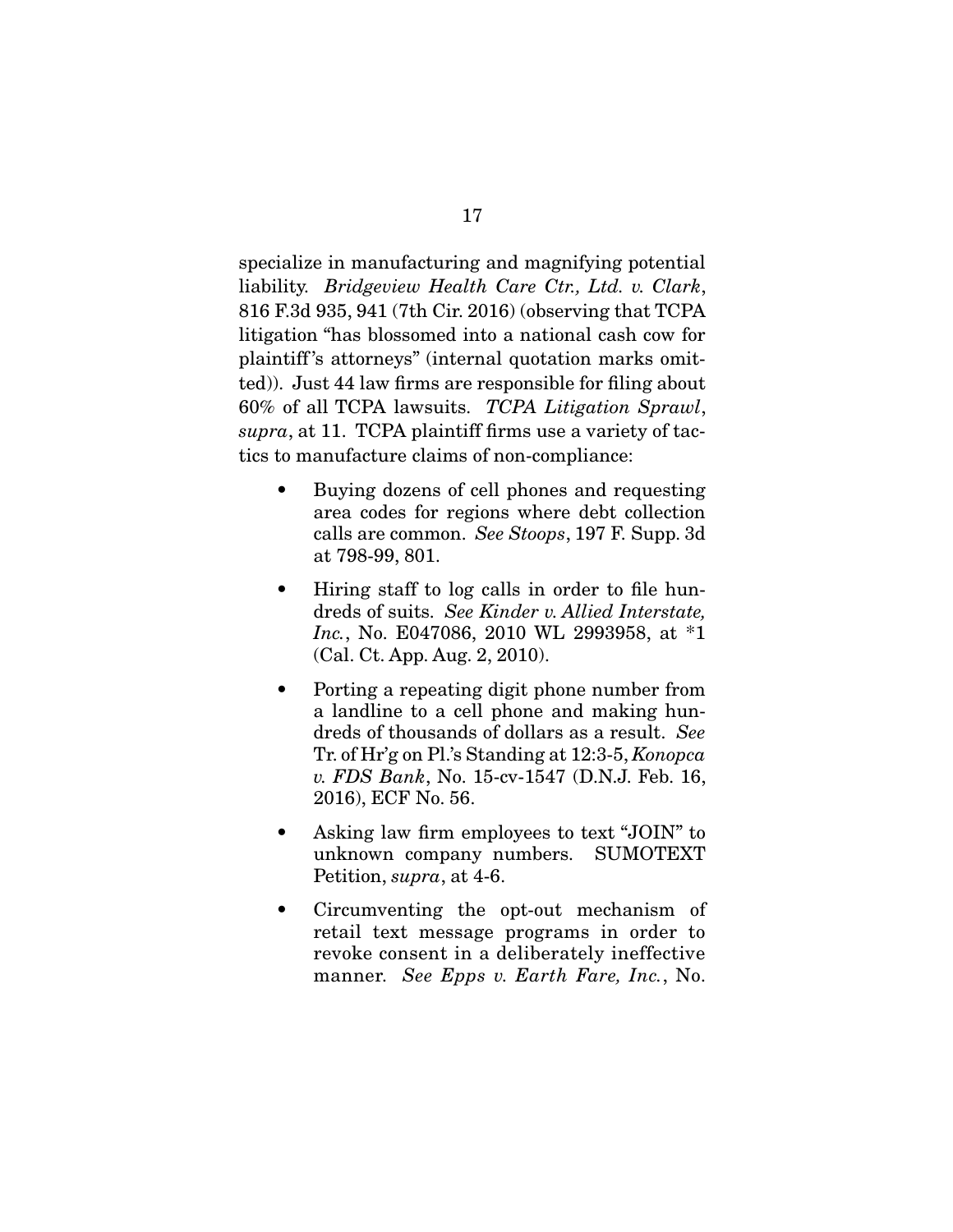16-cv-8221, 2017 WL 1424637, at \*5 (C.D. Cal. Feb. 27, 2017).

- $\text{See, e.g., C-Mart, Inc. v. Metro. Life Ins. Co., No. 13-cv-80561, 2014 WL. 12300313, at *1.}$  $(N \cap \text{F1s} \cdot \text{J1s} \cdot 14 \cdot 2014)$  $(3.212 + 2.347 + 3.22)$   $-3.214 - 3.21$
- See Morris v. UnitedHealthcare Ins. Co., No.<br>15-cv-638 2016 WL 7115973 at \*6 (E.D. Tex.)  $N_{\text{ov}}$  9 2016) nov. *2*, 2016).

This state of affairs bears little resemblance to what Congress envisioned when it enacted the TCPA several decades ago. Congress set out to enable consumers to bring individual suits in small claims courts against unscrupulous telemarketers over unwanted dinnertime phone calls. Instead, the TCPA today sustains an entire industry of serial plaintiffs extracting. multimillion-dollar settlements from legitimate companies under the threat of class-action suits with the parties under the threat of class-action suits with the threat of class-action suits with the threat of contraction suits with the threat of contraction suits with the threat of the threat of the threat of the threat of th  $\mathbf{P}$  is the massive limit of massive limit  $\mathbf{P}$ .

#### **III. THE TCPA DISCOURAGES COMMUNICA-TIONS CONSUMERS WANT**

These rampant and abusive TCPA lawsuits harm<br>not only the compliance-oriented companies named as defendants but also the very consumers the statute was enacted to protect. These consumers experience increased costs and decreased convenience as companies are chilled from offering beneficial communications that their customers have come to want and expect. that their customers have come to want and expect.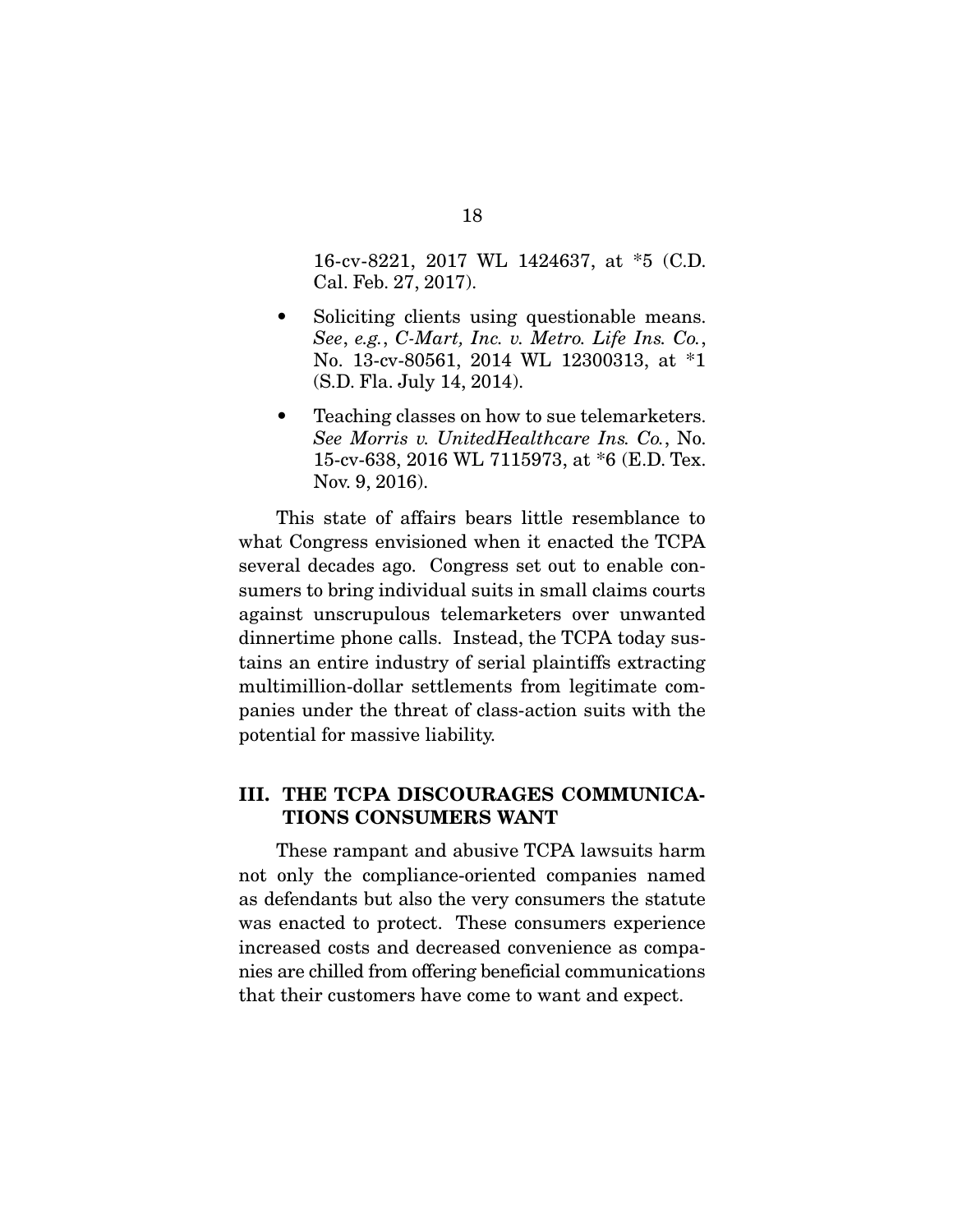The TCPA as now interpreted thus undermines<br>fundamental First Amendment values. The "litigation" risk" posed by the TCPA "chills | speech in direct contravention of the First Amendment's dictates." Illinois<br>ex rel. Madigan y Telemarketing Assocs. Inc., 538 U.S. ex rel. Madigan v. Telemarketing Assocs., Inc., 538 U.S.<br>600, 615 (2003). By discouraging legitimate businesses from sending desired communications to their customers, the statute "burden[s] substantially more speech than is necessary to further the government's legitimate interests." Ward v. Rock Against Racism,<br> $\frac{1}{4}$  118 781 700 (1080) This is no loss problematic 491 U.S. 781, 799 (1989). This is no less problematic "The commercial marketplace, like other spheres of our social and cultural life, provides a forum where ideas and information flourish." Sorrell v. IMS Health Inc., 564 U.S. 552, 579 (2011).

Congress did "not intend for th[e] restriction" on<br>automated calls "to be a barrier to the normal, expected or desired communications between businesses and their customers." H.R. Rep. No.  $102-317$ , at  $17$  $(1991)$ . Today, however, many TCPA lawsuits involve these desired communications between businesses and their customers. The TCPA was enacted to protect consumers against "the illegal telemarketers, the overthe phone scam artists, and the foreign fraudsters."  $t_{2015}$  FCC Order, 30 FCC Rcd. at 8072-73 (Pai, Comm'r, dissorting). "But trial lawyers have found logitimate. dissenting). "But trial lawyers have found legitimate, domestic businesses a much more profitable target."  $Id.$  at 8073. "Very frequently this litigation targets  $\lim_{n \to \infty}$  that are attempting to engage in legitimate.  $f_{\rm F}$  and  $f_{\rm F}$  are attempting to engage in  $f_{\rm F}$  and  $f_{\rm F}$  and  $f_{\rm F}$  are  $f_{\rm F}$  and  $f_{\rm F}$  are  $f_{\rm F}$  and  $f_{\rm F}$  are  $f_{\rm F}$  and  $f_{\rm F}$  are  $f_{\rm F}$  and  $f_{\rm F}$  are  $f_{\rm F}$  and  $f_{\rm F}$  are  $f$  $\mathbf{r}$  is the TCPA. The TCPA in the TCPA  $\mathbf{r}$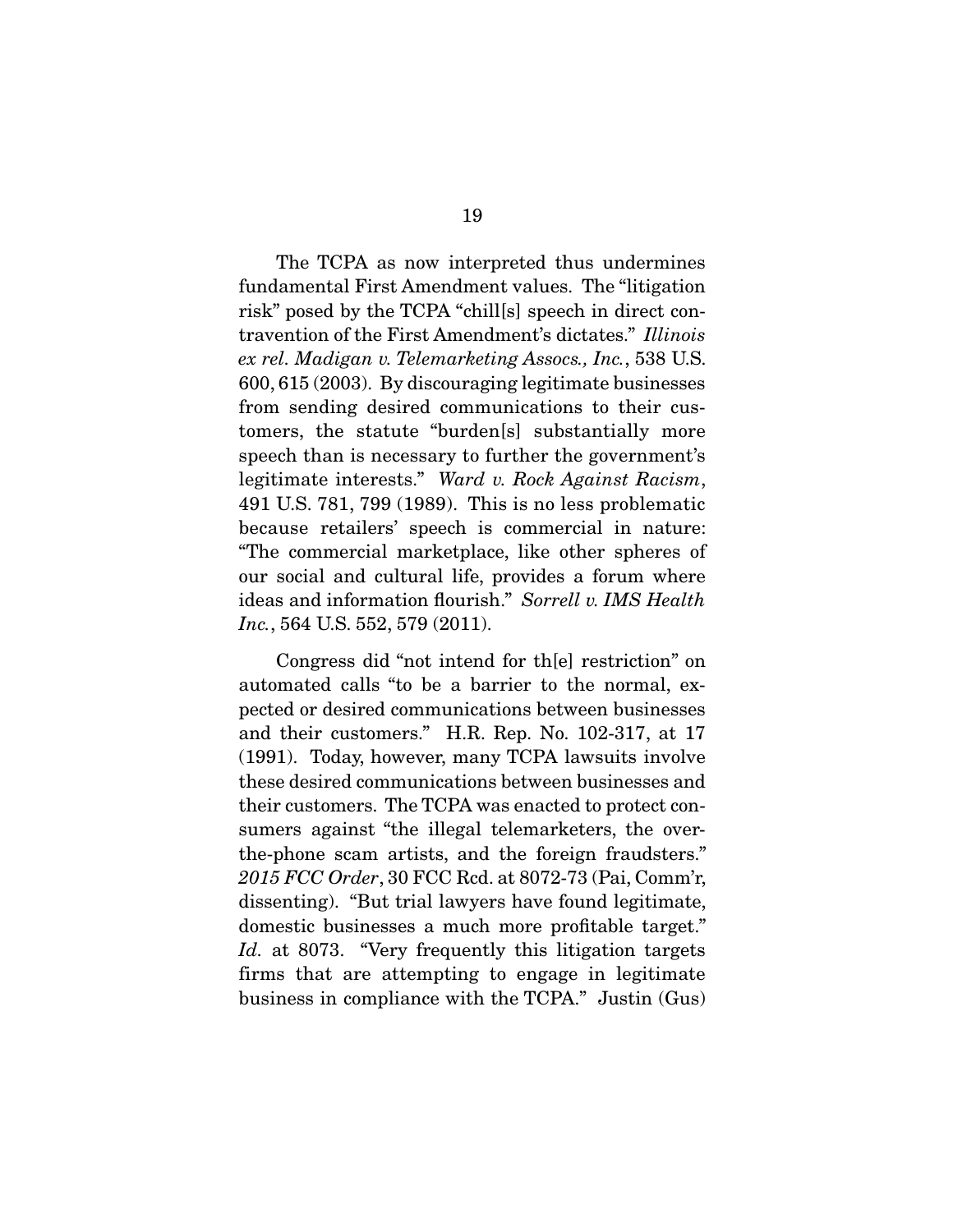Hurwitz, Telemarketing, Technology, and the Regulation of Private Speech: First Amendment Lessons from the FCC's TCPA Rules, 84 Brook. L. Rev. 1, 57-58 (2018). Companies in diverse sectors of the economy including the retail, healthcare, education, restaurant, entertainment, and hospitality industries—have been targeted by recent TCPA litigation. *TCPA Litigation*<br>Sprawl supra at 7 Sprawl, supra, at 7.

Many companies have been subjected to TCPA<br>lawsuits based on these important and beneficial communications with their customers: munications with their customers:

- To protect users against identity theft, Face-<br>book provides optional login notifications that automatically alert a user when her account has been accessed from a new device and allow her to change her password and secure her account.  $Duguid$  v. Facebook, Inc., 926 F.3d 1146 1150 (9th Cir. 2019) petition 926 F.3d 1146, 1150 (9th Cir. 2019), petition for cert. pending, No. 19-511 (U.S. Oct. 17, 2019).<br>A plaintiff, who likely had a recycled number associated with another Facebook user, received several of these login-notification text messages. *Ibid*. He brought a class-action<br>lawsuit against Facebook under the TCPA lawsuit against Facebook under the TCPA, alleging that these messages violated the alleging that these messages victors are automated-call prohibition. *Ibid.*
- Pharmacies are frequent targets of TCPA law-<br>suits for calling or texting their customers to  $\bullet$ remind them to pick up their prescriptions. See, e.g., Lindenbaum v. CVS Health Corp.,<br>No. 17-cy-1863, 2018 WL 501307, at  $*1$  (N D) Ohio Jan. 22, 2018); Kolinek v. Walgreen Co.,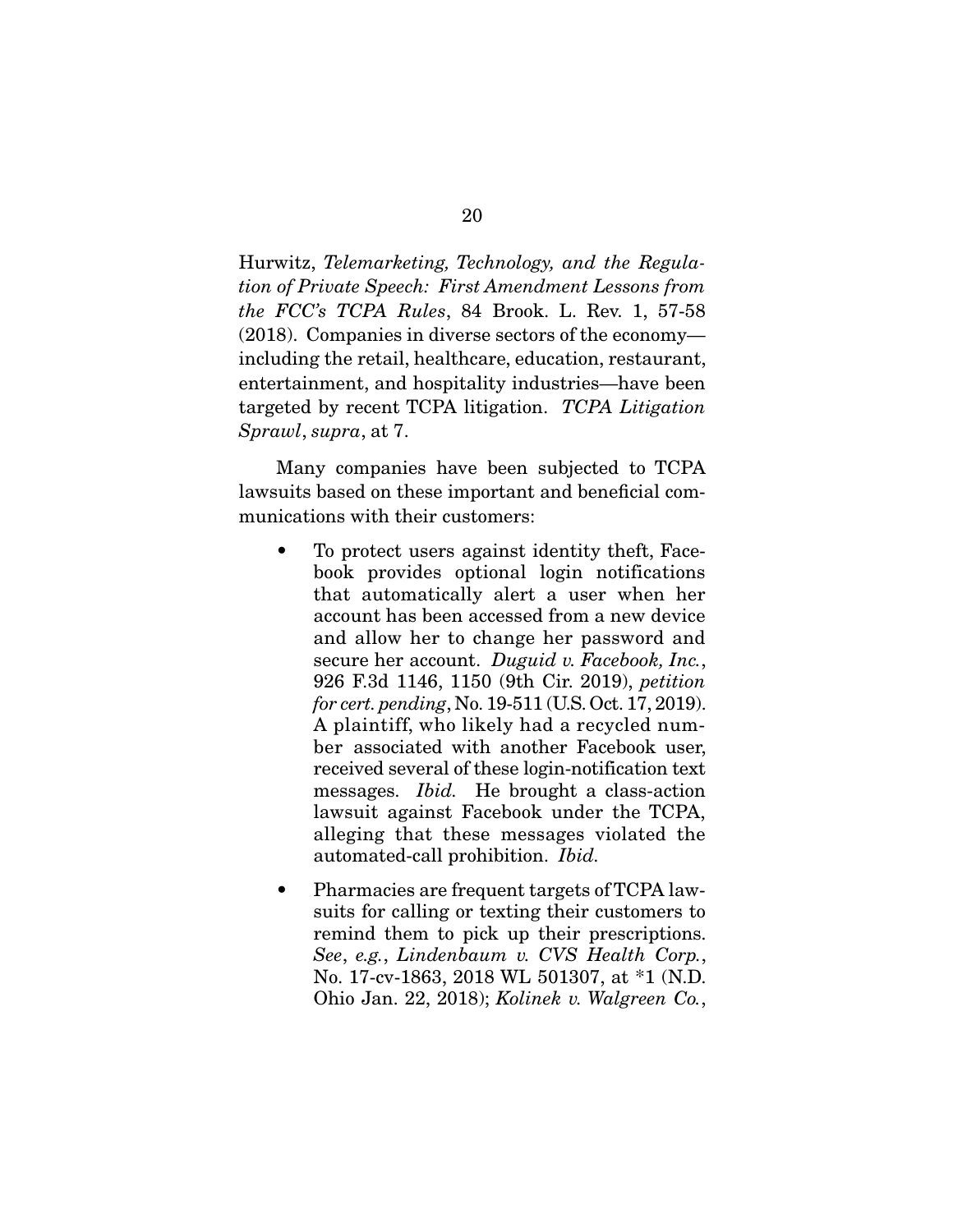311 F.R.D. 483, 487 (N.D. Ill. 2015); Rooney v. Rite Aid Headquarters Corp., No. 14-cv-1249 (S.D. Cal. fled May 20, 2014).

- $\bullet$ Akira, a Chicago-based apparel retailer, sent text messages to inform its customers of promotions, discounts, and in-store special events.  $Blow v. Bijora, Inc., 855 F.3d 793, 796$ <br>(7th Cir. 2017) Customers could ont in to re-(7th Cir. 2017). Customers could opt in to renumber to in-store representatives, texting an opt-in number posted in stores, or filling out an opt-in card. *Ibid.* A customer filed a class-<br>action lawsuit against the retailer seeking over \$1.8 billion in statutory damages. Id. at  $797$  After six years of costly litigation, the 797. After six years of costly litigation, the customer had consented to receiving the text customer had consented to receiving the text.
- TaxiMagic, a precursor to Uber and Lyft, sent<br>confirmation text messages to users who  $\bullet$ called a cab, indicating the cab's number and when the cab was dispatched to the user's location. Gragg v. Orange Cab Co., 995 F. Supp. 2d 1189, 1191 (W.D. Wash. 2014). A user who requested a taxi received a confirmation message after his phone number was  $\frac{1}{2}$  captured using caller ID. *Ibid.* The user sued the cab company as a putative class action althe cab company as a putative class action, al-<br>leging violation of the TCPA's automated-call restriction.  $Id$ . at 1190.
- The Los Angeles Lakers asked fans to send<br>texts with personalized messages to be dis- $\bullet$ played on the arena's jumbotron. Emanuel v.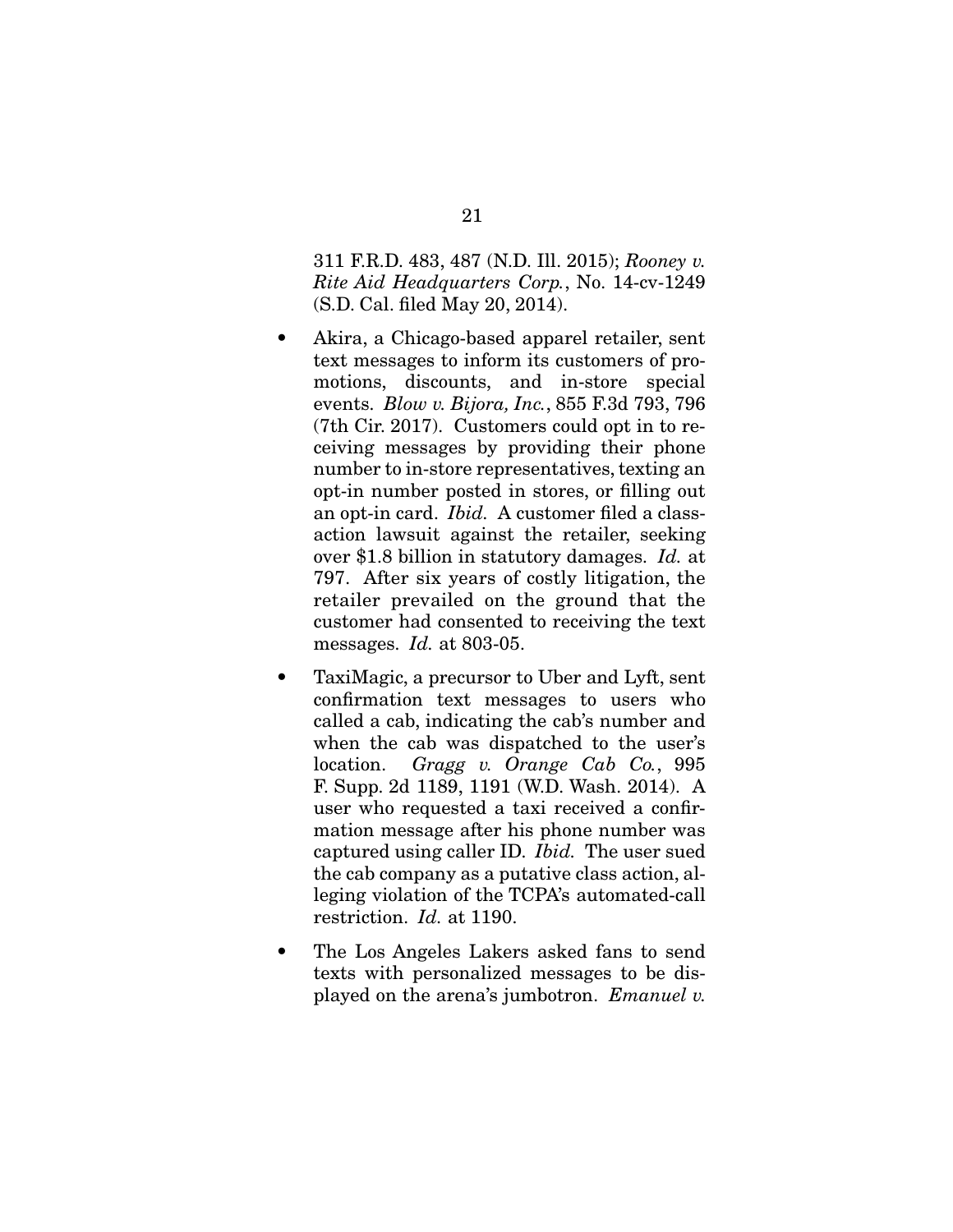Los Angeles Lakers, Inc., No. 12-cv-9936, 2013<br>WL 1719035, at \*1 (C.D. Cal. Apr. 18, 2013). A fan attending a game sent a text message to the team and received a single text message confirming that his request had been received. *fbid.* In response, he brought a class-action<br>lawsuit against the team under the TCPA *Ibid* lawsuit against the team under the TCPA. *Ibid.* 

The only way for businesses to avoid liability from<br>those who would use the statute for their monetary gain is not to send communications that are truly valued by the vast majority of consumers. See Letter from<br>Aboratorial & Fitch Co., CG Docket No. 02.278, et 4. Abercrombie & Fitch Co., CG Docket No. 02-278, at 4 (FCC May 13, 2015) (noting that "Abercrombie has eliminated the distribution of text messages to particular customers based solely on their carriers" because "the only way to avoid TCPA liability altogether for calls or texts related to reassigned numbers is to cease communicating"). That result does not benefit consumers—it harms them. They might not receive "critical and time-sensitive information," such as "data security breach notifications, prescription refill reminders, bill due date notices, school closure alerts, and notices of flight schedule changes." O'Rielly, supra, at 2-3.

The TCPA as now interpreted and litigated has strayed from the statute's original purpose. "Rather than focus on the illegal telemarketing calls that consumers really care about," professional TCPA plaintiffs and law firms manufacture liability and bring abusive law suits that "target useful communications between legitimate businesses and their customers."  $2015$   $FCC$